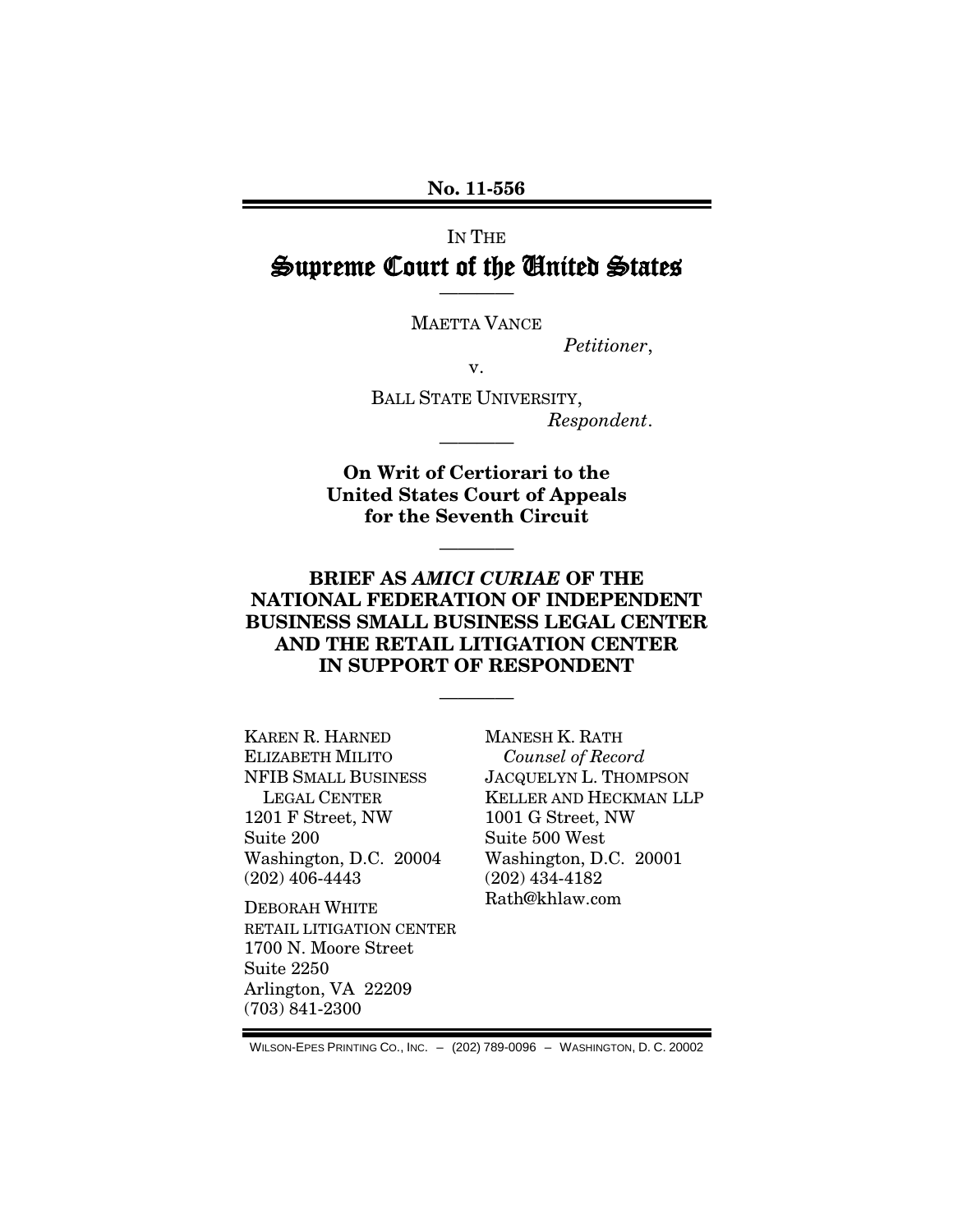#### **QUESTION PRESENTED**

In *Faragher v. City of Boca Raton*, 524 U.S. 775 (1998) and *Burlington Industries, Inc. v. Ellerth*, 524 U.S. 742 (1998), this Court held that under Title VII, an employer is vicariously liable for severe or pervasive workplace harassment by a supervisor of the claimant. If the harasser was the claimant's coemployee, however, the employer is not liable absent proof of negligence. In the decision below, the Seventh Circuit held that actionable harassment by a person whom the employer deemed a "supervisor" and who had the authority to direct and oversee the claimant's daily work could not give rise to vicarious liability because the harasser did not also have the power to take formal employment actions against her. The question presented is:

Whether, as the Second, Fourth, and Ninth Circuits have held, the *Faragher* and *Ellerth* "supervisor" liability rule (i) applies to harassment by those whom the employer vests with authority to direct and oversee their claimant's daily work, or, as the First, Seventh, and Eighth Circuits have held (ii) is limited to those harassers who have the power to "hire, fire, promote, demote, transfer, or discipline" their claimant.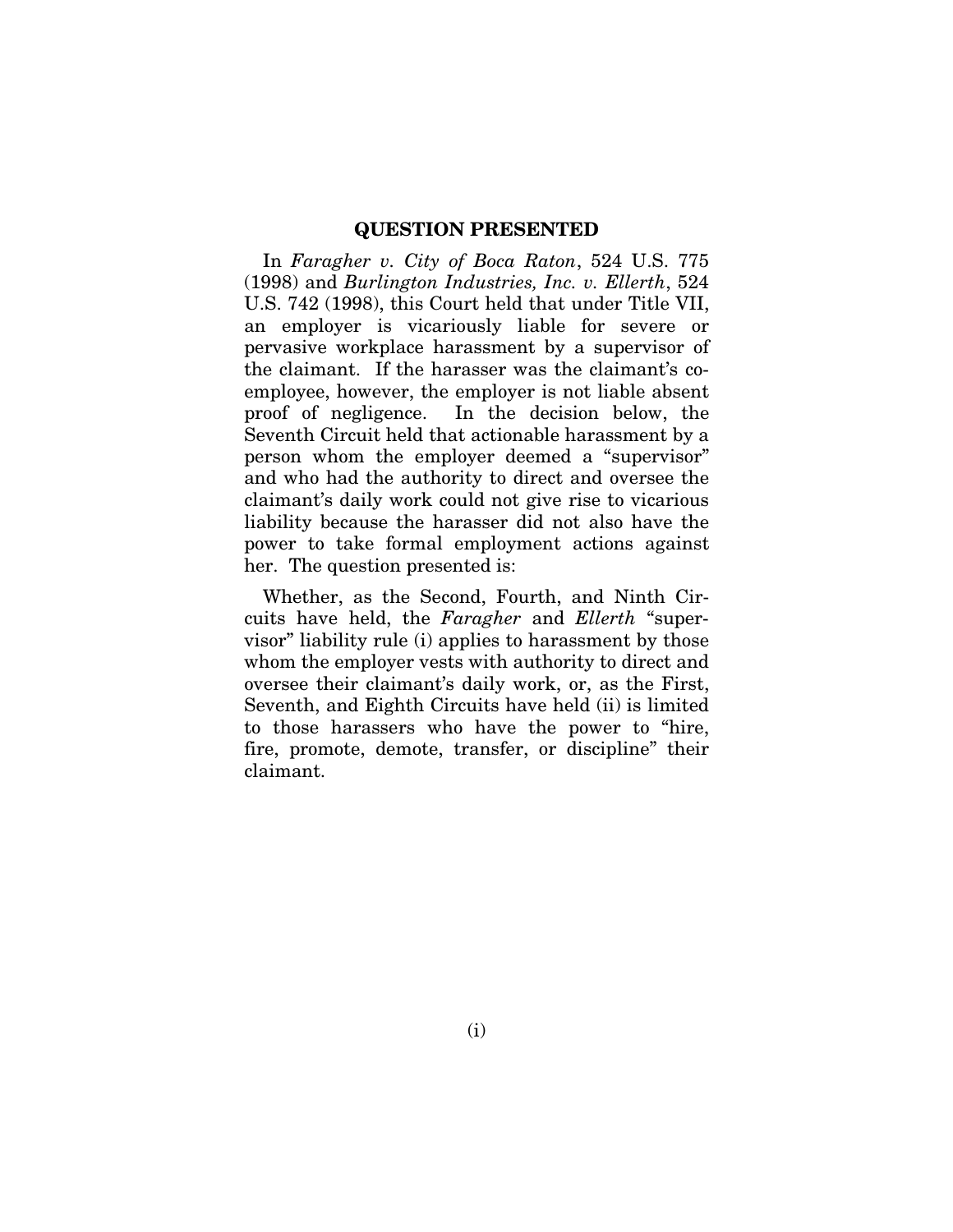## TABLE OF CONTENTS

|--|

|                                                                                                                                                                                                                                                                     | iii                |
|---------------------------------------------------------------------------------------------------------------------------------------------------------------------------------------------------------------------------------------------------------------------|--------------------|
|                                                                                                                                                                                                                                                                     | $\bar{\mathbf{V}}$ |
| INTEREST OF THE AMICI CURIAE                                                                                                                                                                                                                                        | $\mathbf{1}$       |
|                                                                                                                                                                                                                                                                     | $\overline{4}$     |
|                                                                                                                                                                                                                                                                     | $\overline{5}$     |
| I. IN ORDER TO THRIVE, SMALL BUSI-<br>NESSES OFTEN HAVE AMBIGUOUSLY<br>DEFINED SUPERVISORY ROLES OR<br>ONLY ONE PERSON WITH CLEAR<br>SUPERVISORY AUTHORITY, REN-<br>DERING PETITIONER'S PROPOSED<br>STANDARD INOPERABLE IN SMALL                                    | 7                  |
| II. PETITIONER'S PROPOSED STANDARD<br>IS UNREALISTIC FOR EMPLOYERS<br>IN RETAIL BUSINESSES BECAUSE<br>MULTIPLE STORE EMPLOYEES MAY<br>ASSIGN TASKS BUT OTHERWISE LACK<br>THE AUTHORITY TO MANAGE THEIR<br>CO-WORKERS, AND THEREFORE ARE<br>NOT THE ALTER EGO OF THE | 10                 |
| III. THE COURT SHOULD INTERPRET<br>"SUPERVISOR LIABILITY" IN A<br>MANNER THAT CREATES A CLEAR<br>STANDARD THAT GIVES FAIR NOTICE<br>TO EMPLOYERS AND EMPLOYEES<br>THAT CAN BE OBJECTIVELY<br>AND -<br>APPLIED BY COURTS AS A MATTER                                 |                    |
|                                                                                                                                                                                                                                                                     | 13                 |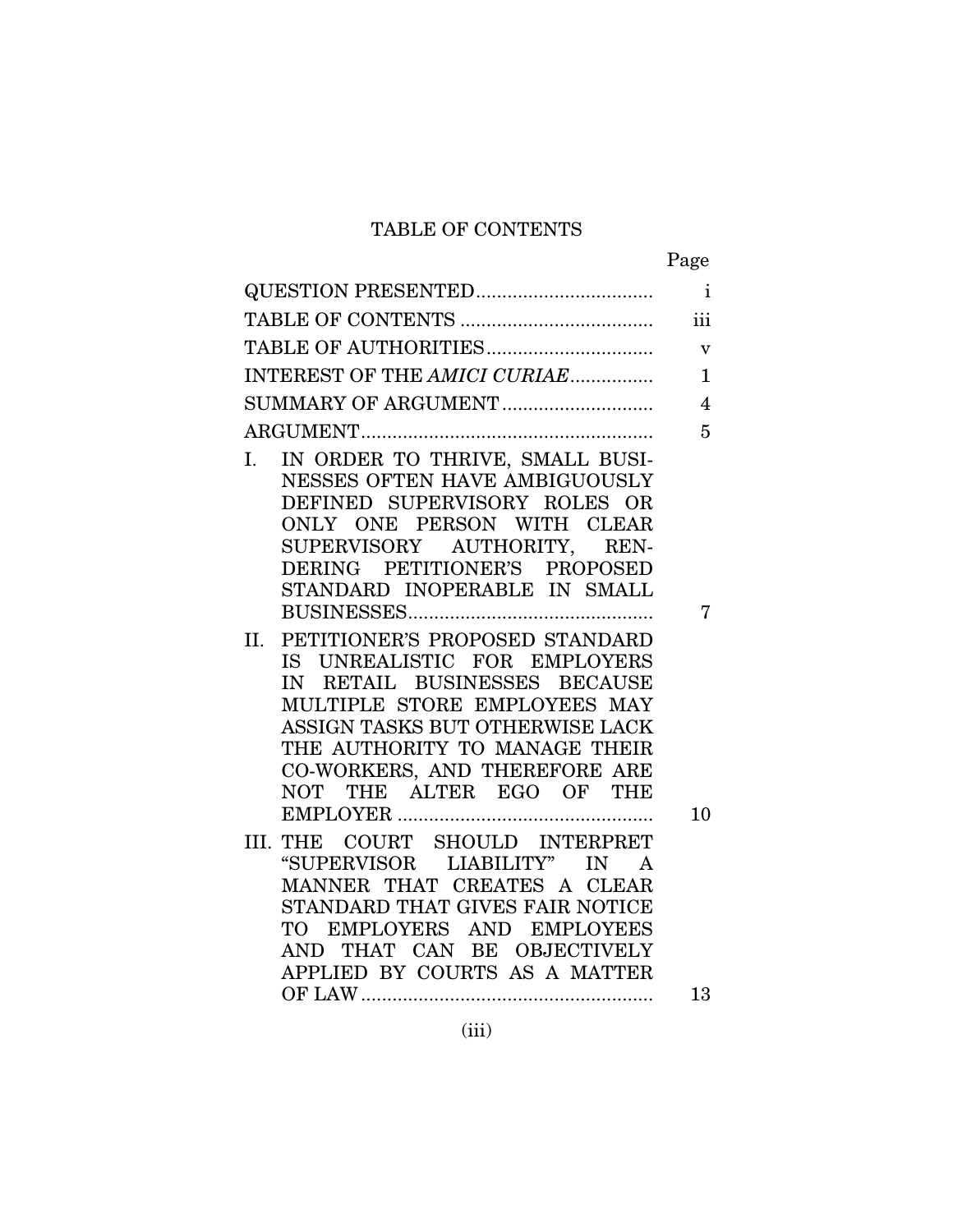# TABLE OF CONTENTS—Continued

| A. Amici Support the Seventh Circuit's<br>Approach, but in the Event the Court<br>Rejects that Approach, Amici Offer an                                                      | 15 |
|------------------------------------------------------------------------------------------------------------------------------------------------------------------------------|----|
| B. Amici Seek a Standard That Conforms<br>With, Rather Than Expands Upon or<br>Violates, the Principles Set Forth In                                                         | 18 |
| C. The Court Should Affirm Based on the<br>Seventh Circuit's Well-Reasoned Stand-<br>ard; In the Alternative, the Court Should<br>Affirm Based on <i>Amici's</i> Alternative | 20 |
|                                                                                                                                                                              | 22 |
|                                                                                                                                                                              |    |

iv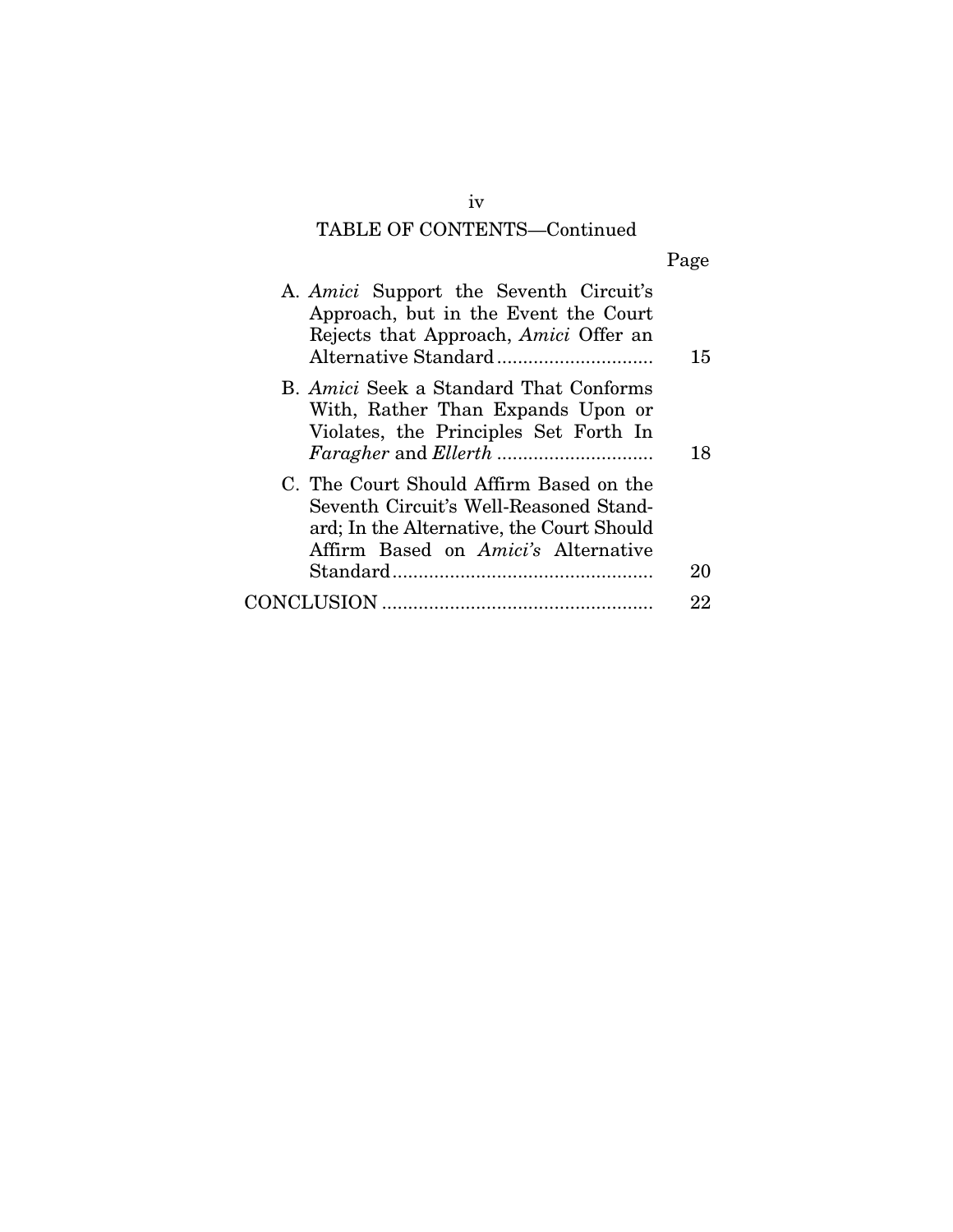### v TABLE OF AUTHORITIES

# CASES Page

| Burlington Indus., Inc. v. Ellerth, 524 U.S.                                                |      |
|---------------------------------------------------------------------------------------------|------|
| Faragher v. City of Boca Raton, 524 U.S.                                                    |      |
| Hall v. Bodine Elec. Co., 276 F.3d 345 (7th                                                 |      |
| Huston v. Proctor & Gamble Paper Prods.<br>Corp., 568 F.3d 100 (3rd Cir. 2009)              | 9    |
| Parkins v. Civil Contrs. of Ill., 163 F.3d                                                  |      |
| Saxton v. Am. Tel. & Tel. Co., 10 F.3d 526                                                  | 11   |
| Vance v. Ball State, No. 1:06-cv-1452, 2008<br>WL 4247836 (S.D. Ind. Sept. 10, 2008) 20, 21 |      |
| <b>STATUTES</b>                                                                             |      |
| Civil Rights Act of 1964, Title VII, 42<br>U.S.C. § 2000e, et seq. 3, 12, 13                |      |
| OTHER AUTHORITIES                                                                           |      |
| Merriam-Webster's Collegiate Dictionary                                                     | 14   |
| NFIB National Small Business Poll, Busi-<br>ness Structure, Vol. 4, Issue 7 (2004)          | 8, 9 |
| Respondent's Brief in Opposition to Cer-<br>tiorari, Vance v. Ball State Univ., No.         |      |

11-556 (Jan. 17, 2012)............................... 20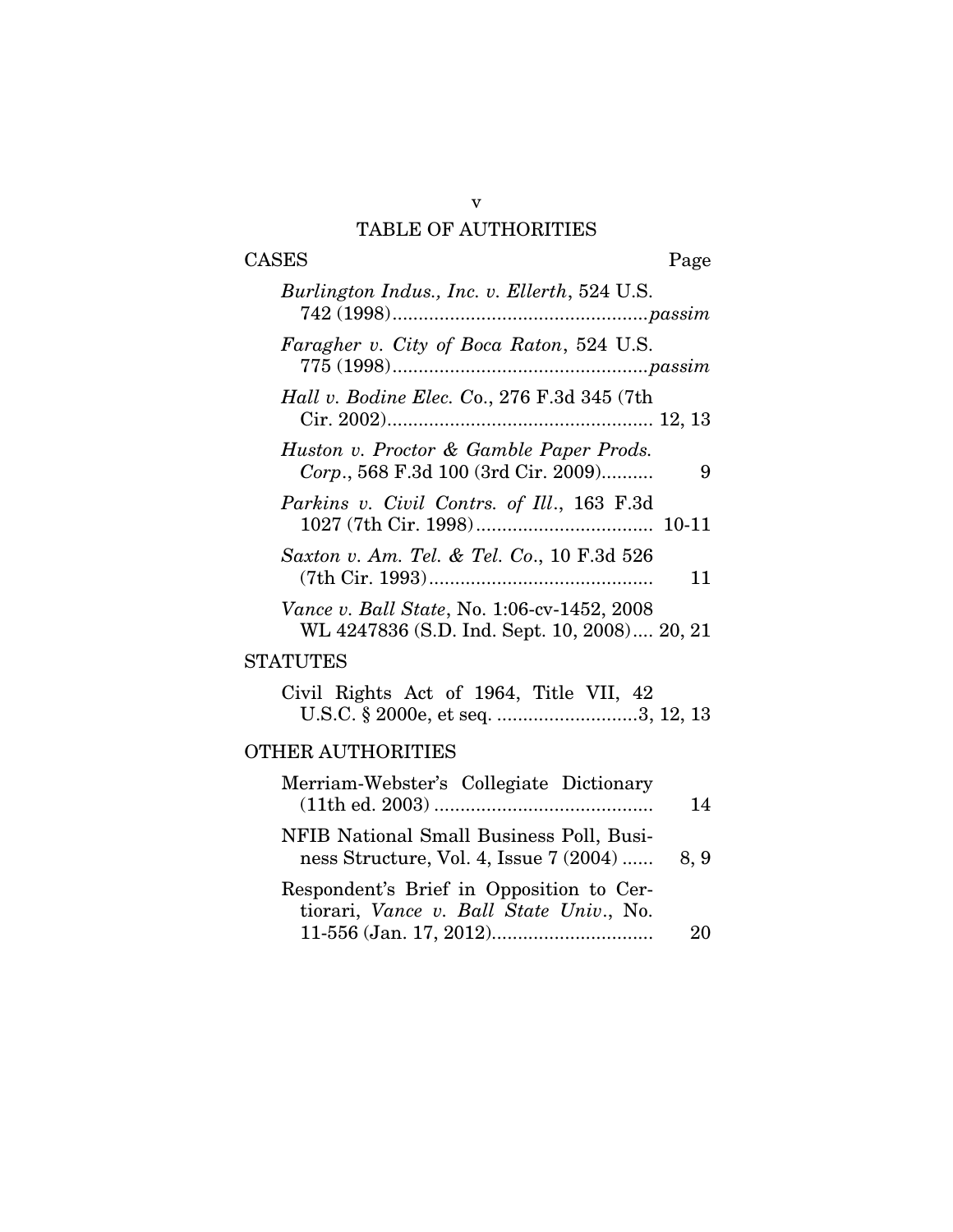# TABLE OF AUTHORITIES—Continued

| Page |
|------|
|      |

| Abigail Rubenstein, EEOC Lawsuit Filings<br>Dip as Agency Focuses on Case Quality,                                      | 19 |
|-------------------------------------------------------------------------------------------------------------------------|----|
| U.S. EEOC, Enforcement Guidance: Vi-<br>carious Emp'r Liab. for Unlawful Har-<br>assment by Supervisors (1999) (1999 WL | 13 |
| U.S. EEOC, Title VII of the Civil Rights<br>Act of 1964 Charges FY 1997 - FY 2011                                       | 19 |
| Vance v. Ball State, No. 1:06-cv-01452<br>Docket Docs. 58-2 to 58-7 (S.D. Ind. Nov.                                     |    |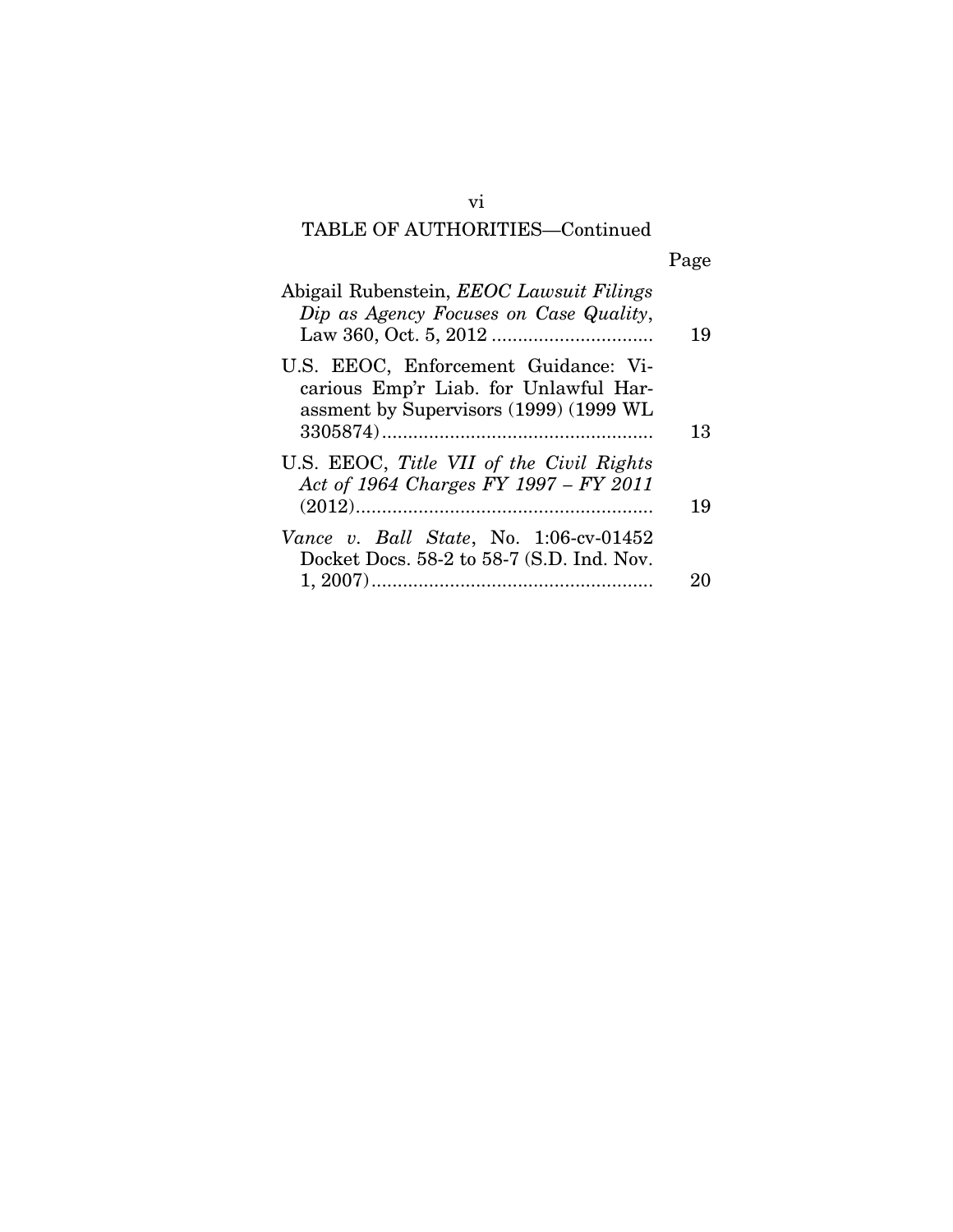## IN THE Supreme Court of the United States

———— No. 11-556

————

MAETTA VANCE

*Petitioner*,

v.

BALL STATE UNIVERSITY, *Respondent*.

**On Writ of Certiorari to the United States Court of Appeals for the Seventh Circuit**

————

————

### **BRIEF AS** *AMICI CURIAE* **OF THE NATIONAL FEDERATION OF INDEPENDENT BUSINESS SMALL BUSINESS LEGAL CENTER AND THE RETAIL LITIGATION CENTER IN SUPPORT OF RESPONDENT**

#### **INTEREST OF THE** *AMICI CURIAE*

————

Two *amici curiae*, the National Federation of Independent Business Small Business Legal Center and the Retail Litigation Center, submit this brief.<sup>[1](#page-6-0)</sup>

<span id="page-6-0"></span><sup>&</sup>lt;sup>1</sup> Pursuant to Rule 37.6, *amici* state that this brief was authored in whole by counsel for the National Federation of Independent Business Small Business Legal Center and the Retail Litigation Center. This brief was not authored in any part by counsel for a party to this matter. No person or entity,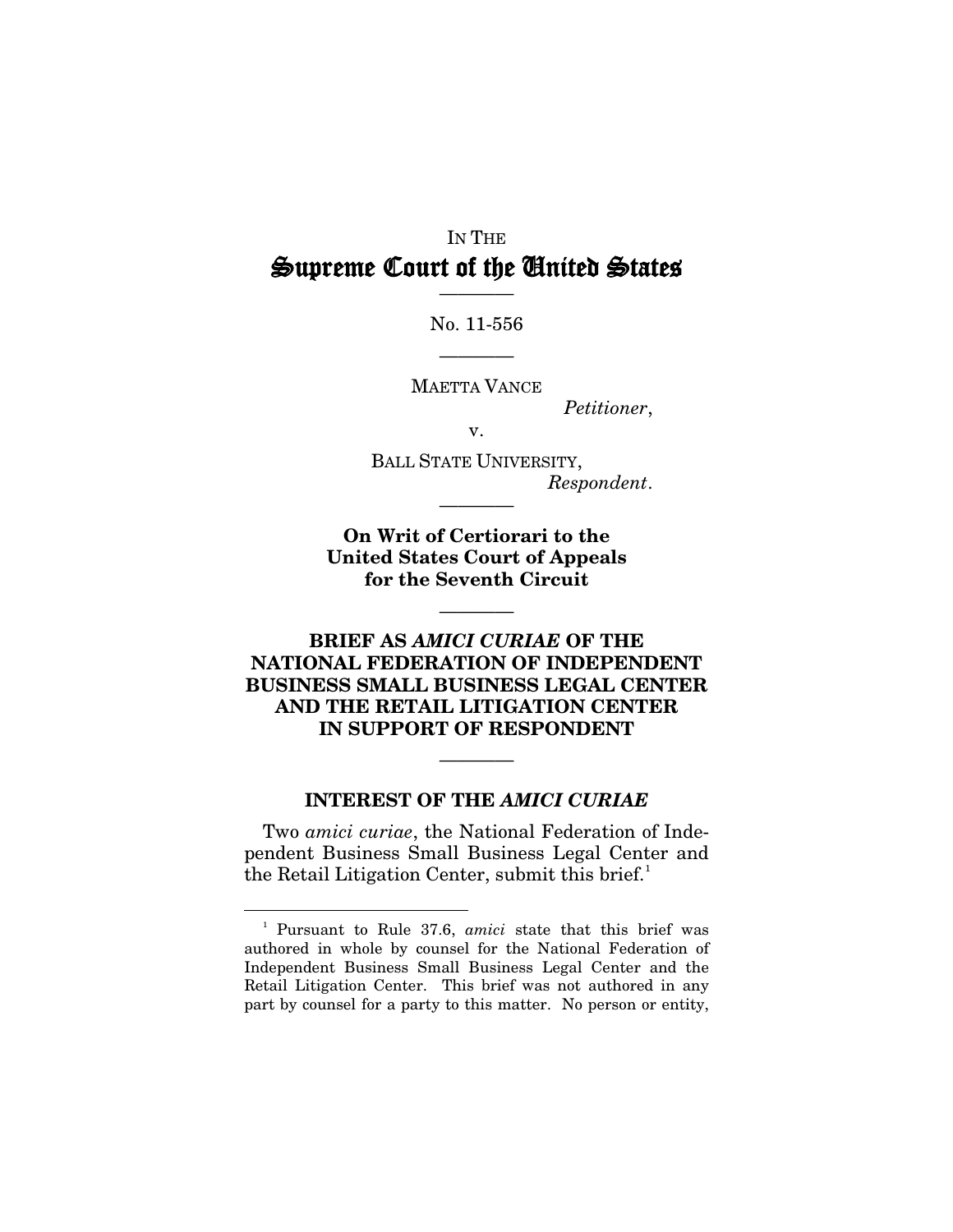The National Federation of Independent Business ("NFIB") is the leading small business association representing small and independent businesses. A non-profit, non-partisan organization founded in 1943, NFIB represents the consensus views of its members in the District of Columbia and all 50 state capitals.

The mission of NFIB is to promote and protect the right of its members to own, operate, and grow their businesses. NFIB also gives its members a power in the marketplace. By pooling the purchasing power of its members, NFIB provides its members timely information designed to help small businesses grow and succeed.

The NFIB Small Business Legal Center is a  $501(c)(3)$  public interest law firm whose goals are to advocate for small business in the courts and to serve as the legal resource for small business owners nationwide.

The issue presented in this case is of critical importance to small business. Small businesses need a clear standard that provides certainty and predictability as to when an employee's actions will be impugned to the employer. A clear standard is important to small businesses as they often lack the ability of larger organizations to parse the language of complicated legal standards before making decisions that could expose them to significant liability.

-

other than the *amici curiae*, their members, and their counsel, made a monetary contribution to its preparation and submission. The written consents of the parties to the filing of this brief have been filed with the Clerk.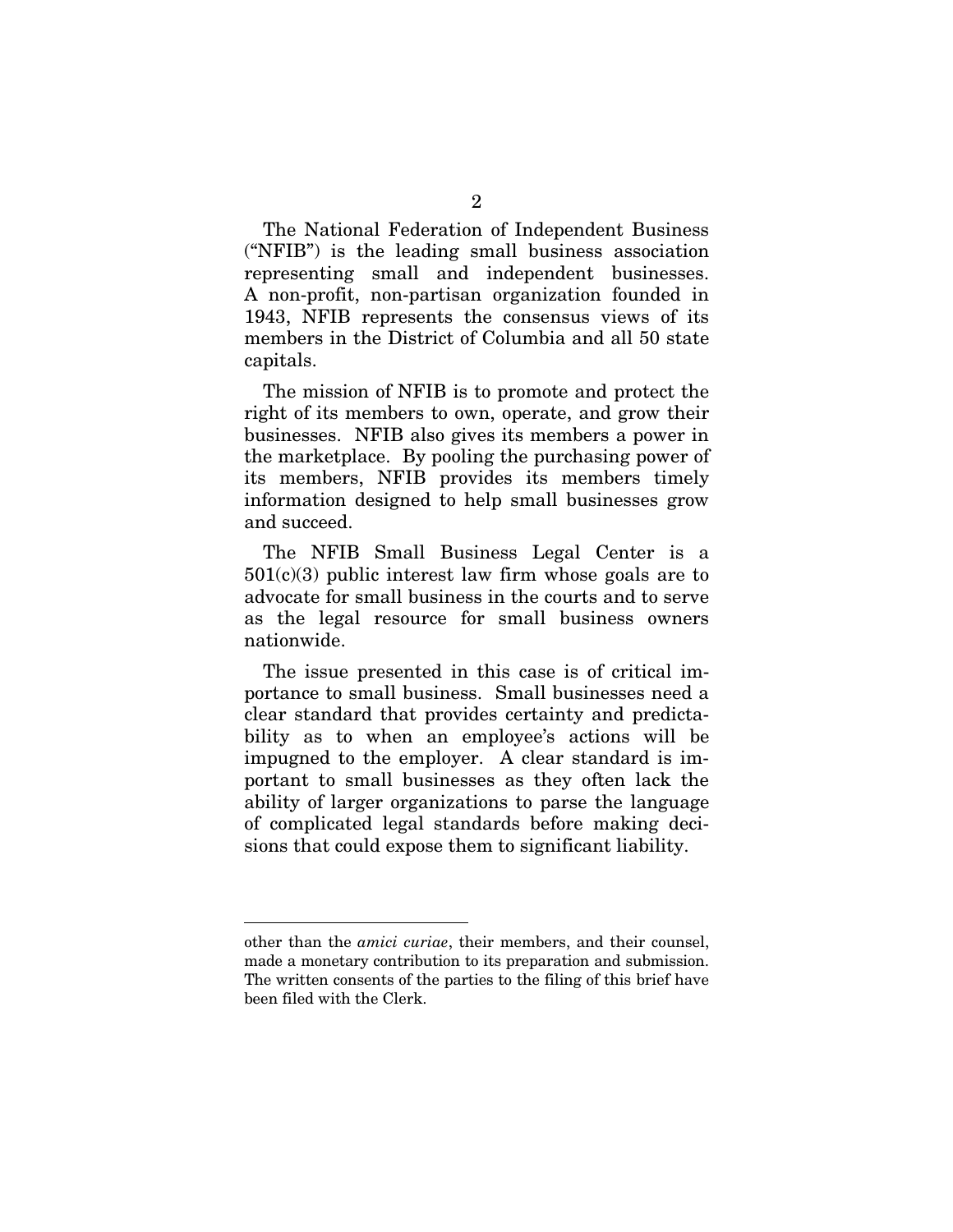The Retail Litigation Center, Inc. ("RLC") is a public policy organization that identifies and engages in legal proceedings affecting the retail industry. The RLC was formed to provide courts with retail industry perspectives on significant legal issues and to highlight the potential industry-wide consequences of legal principles that may be determined in pending cases. The member entities whose interests RLC represents include diverse retailers operating throughout the nation and providing goods and services to tens of millions of people.

The impact of this decision is also critically important to the retail industry. By their nature, large retail stores have detailed organizational structures that allow for multiple levels of co-worker and manager positions that would benefit from a clear standard for imputed liability. For example, retail store employees work shifts under the supervision of various "managers on duty," but typically only the store manager has the power to hire, fire, promote, demote, transfer, and discipline.

NFIB represents 350,000 businesses nationwide, and the member entities whose interests the RLC represents employ millions of people throughout the United States. Therefore, this brief collectively represents a large segment of working Americans.

The instant case offers an opportunity for the Court to enunciate a judicial standard that provides clear guidance to employees, employers, and courts on the appropriate scope of vicarious employer liability in the Title VII context.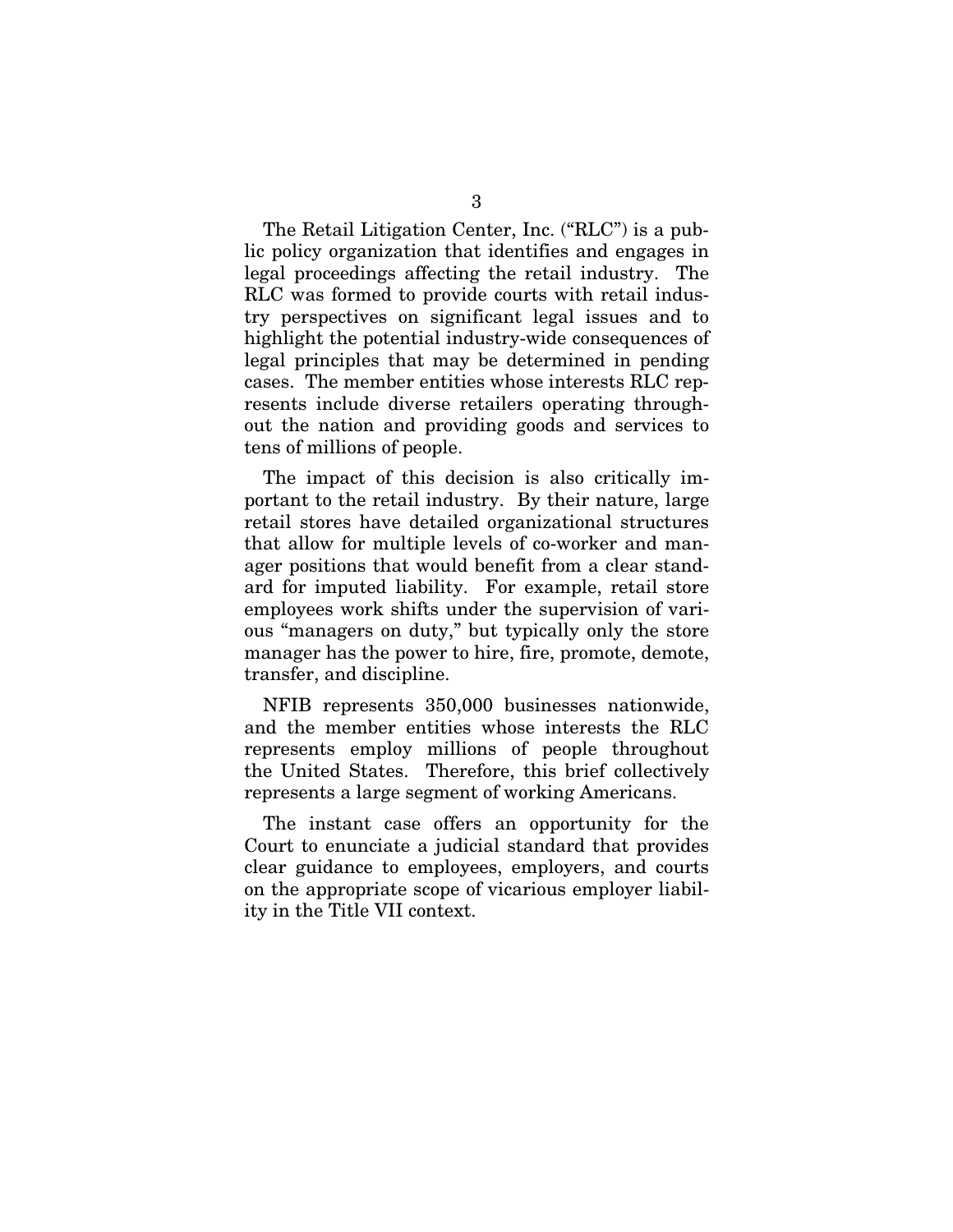#### **SUMMARY OF ARGUMENT**

The Supreme Court decided two watershed employment discrimination cases in 1998: *Burlington Indus., Inc. v. Ellerth*, 524 U.S. 742 (1998) and *Faragher v. City of Boca Raton*, 524 U.S. 775 (1998). In doing so, the Court set forth clear lines for liability through an affirmative defense that has become a valuable tool for evaluating whether alleged unlawful harassment should be imputed to the employer—the appropriately named *Faragher/Ellerth* defense. The Petitioner and Respondent in this case both refer heavily to *Ellerth* and *Faragher* and thus appear to agree that these decisions reflect good law that should not be upset by the Court in this case.

In interpreting *Faragher* and *Ellerth*, the First, Seventh, and Eighth Circuits have elucidated a supervisor liability standard based on the power to hire, fire, promote, demote, transfer, and discipline. This standard was built on the facts found in those two cases, and courts have appropriately applied it to other real world workplace settings.

Notably, the *Faragher* Court focused on the fact that the supervisors in question "were granted virtually unchecked authority over their subordinates, directly controlling and supervising *all aspects* of Faragher's day-to-day activities." *Faragher*, 524 U.S. at 808 (emphasis added) (internal quotations omitted). That type of complete control—"unchecked" and relating to "all aspects" of work—allowed the Court to impute liability to the employer. Anything less than unchecked authority over all aspects of work defeats the *Faragher/Ellerth* defense.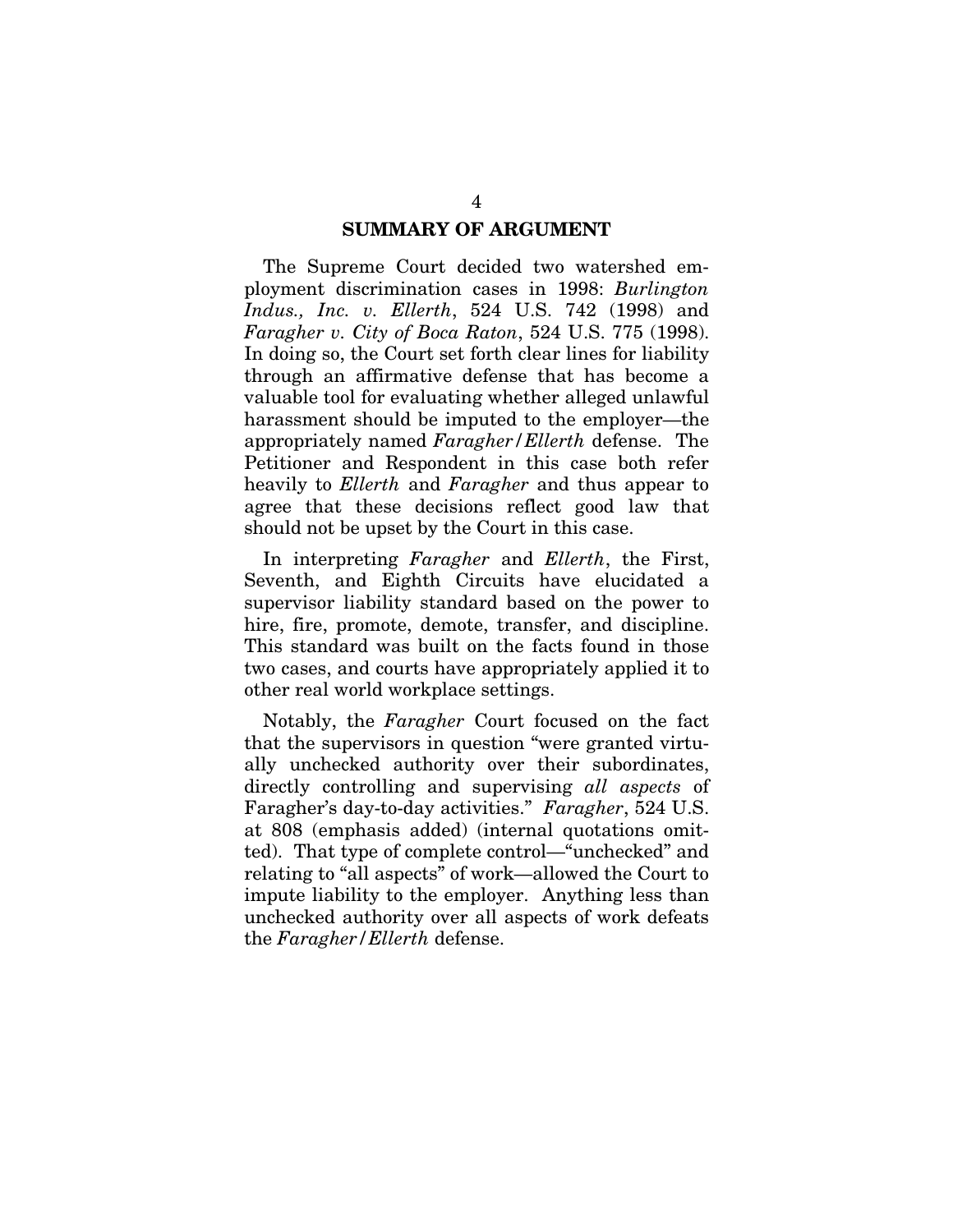The Court should adhere to the Seventh Circuit's standard. It properly describes a supervisory relationship because it is the only standard that comports with the principle of agency theory and also provides a bright-line standard. It is a pragmatic standard that offers employers clear directions. *Amici* submit that the Seventh Circuit's standard best reflects the reality of how businesses generally are structured.

If the Court is unable to adopt the Seventh Circuit's standard, then it should adopt a clear standard using the *Faragher/Ellerth* factors, aided by considerations of the extent to which the alleged supervisor exerted control and the availability of other supervisory oversight.

#### **ARGUMENT**

At the outset, Petitioner advances a standard for defining a supervisor in a manner that is unrealistic when applied to a large portion of the work world. Petitioner proposes that an individual should be deemed a supervisor merely on the basis of his or her ability to assign tasks to a co-worker. Nevertheless, this concept at best only fits with a classic notion of a large, clearly delineated, and hierarchical organization that may or may not ever appear in the real world.

Small businesses often lack the clearly hierarchical organizational structure that Petitioner contemplates. Retail stores with multiple functional leads and numerous employees, including many hourly employees serving as the "manager of the day" and giving instruction to other employees, frequently have a number of employees per store that would fit Petitioner's overbroad definition of a supervisor. However, these "supervisors" lack the authority to hire, fire, promote, demote, transfer, and discipline.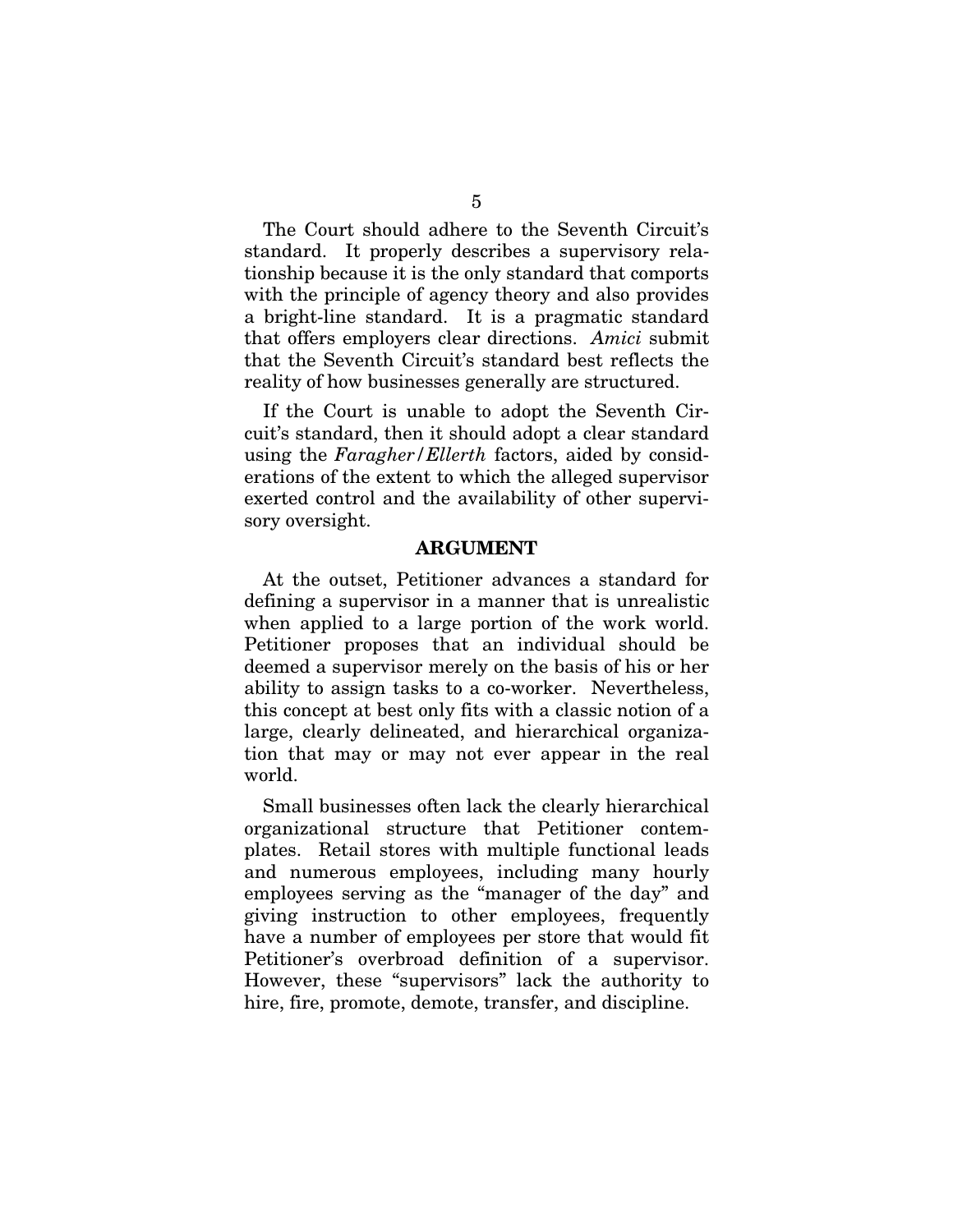Any standard the Court adopts should objectively delineate the level of supervisory authority that an employee must demonstrate to create vicarious liability for his or her employer. An employee's allegation that he or she perceived a co-worker to have supervisory authority when in fact that co-worker could merely assign tasks, should not create employer liability *per se* because "[i]n the usual case, supervisory harassment cases involve misuse of actual power, not the false impression of its existence." *Ellerth*, 524 U.S. at 759.

Because "neat examples illustrating the line between the affirmative and merely implicit uses of power are not easy to come by in considering management behavior," *Faragher*, 524 U.S. at 805, the Court must provide unambiguous guidance to employees, employers, and the courts. For a clear delineation, the standard should be objectively apparent, capable of resolution as a matter of law, and rest upon facts that are concrete and immutable between the time of alleged events and the time that a claim is brought.

The Seventh Circuit's standard clearly delineates supervisory power based on the easily recognized power to hire, fire, promote, demote, transfer, and discipline. This standard properly describes supervisor liability in a way that realistically applies to today's businesses. Further, the Seventh Circuit's standard sets out a clear, bright-line test that allows employees and employers to know who qualifies as a supervisor and who does not.

This Court should affirm the Seventh Circuit's clear, bright-line standard. Any modification to the Seventh Circuit's standard should remain a clearly delineated standard that reflects the practical reali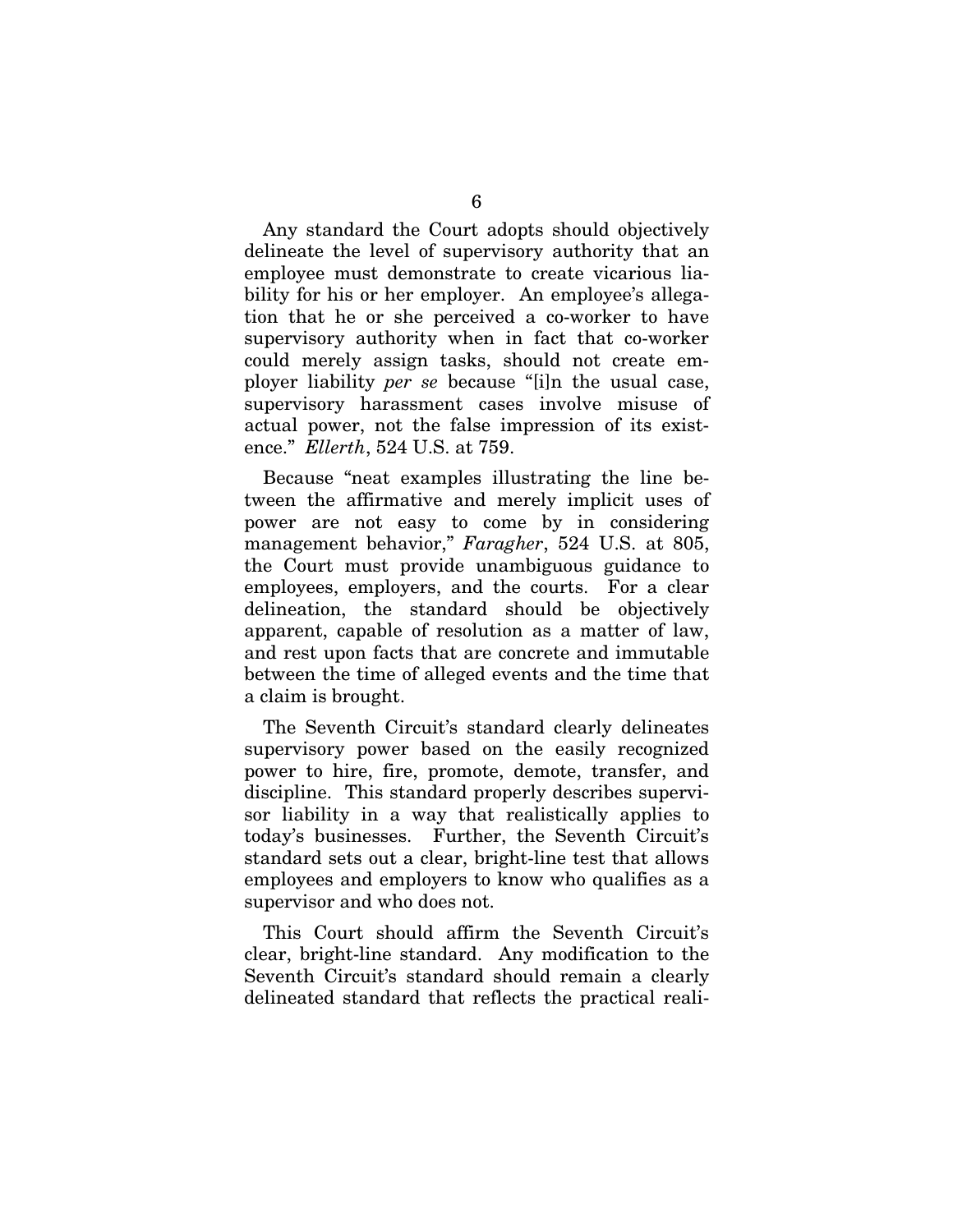ties of, and the great variation within, different workplaces.

**I. IN ORDER TO THRIVE, SMALL BUSI-NESSES OFTEN HAVE AMBIGUOUSLY DEFINED SUPERVISORY ROLES OR ONLY ONE PERSON WITH CLEAR SUPERVISORY AUTHORITY, RENDERING PETITIONER'S PROPOSED STANDARD INOPERABLE IN SMALL BUSINESSES** 

In evaluating the Seventh Circuit's standard, the Court should consider not only how such a standard would be applied at large employers like Ball State University but should also be mindful of the unique challenges that face small businesses. Often, courts and the Equal Employment Opportunity Commission ("EEOC" or "Agency") craft standards of law mainly with large employers in mind. But a one-size-fits-all mentality ignores the crucial differences between small and large employers.

Small businesses often have only one supervisor the owner. In addition, small businesses often lack the formal organizational hierarchy that the Petitioner contemplates in asserting a broad definition of a supervisor. Instead, and for a number of laudable reasons within its prerogative, a small business may opt for a non-linear or ambiguous organizational structure.

Further, small businesses often allocate the authority to delegate tasks to persons who are in turn subject to the same delegation of authority from others in a bilateral manner. For example, an employee responsible for inventory may direct sales staff to place greater emphasis on sales of particular items; conversely, that same sales staff may direct inventory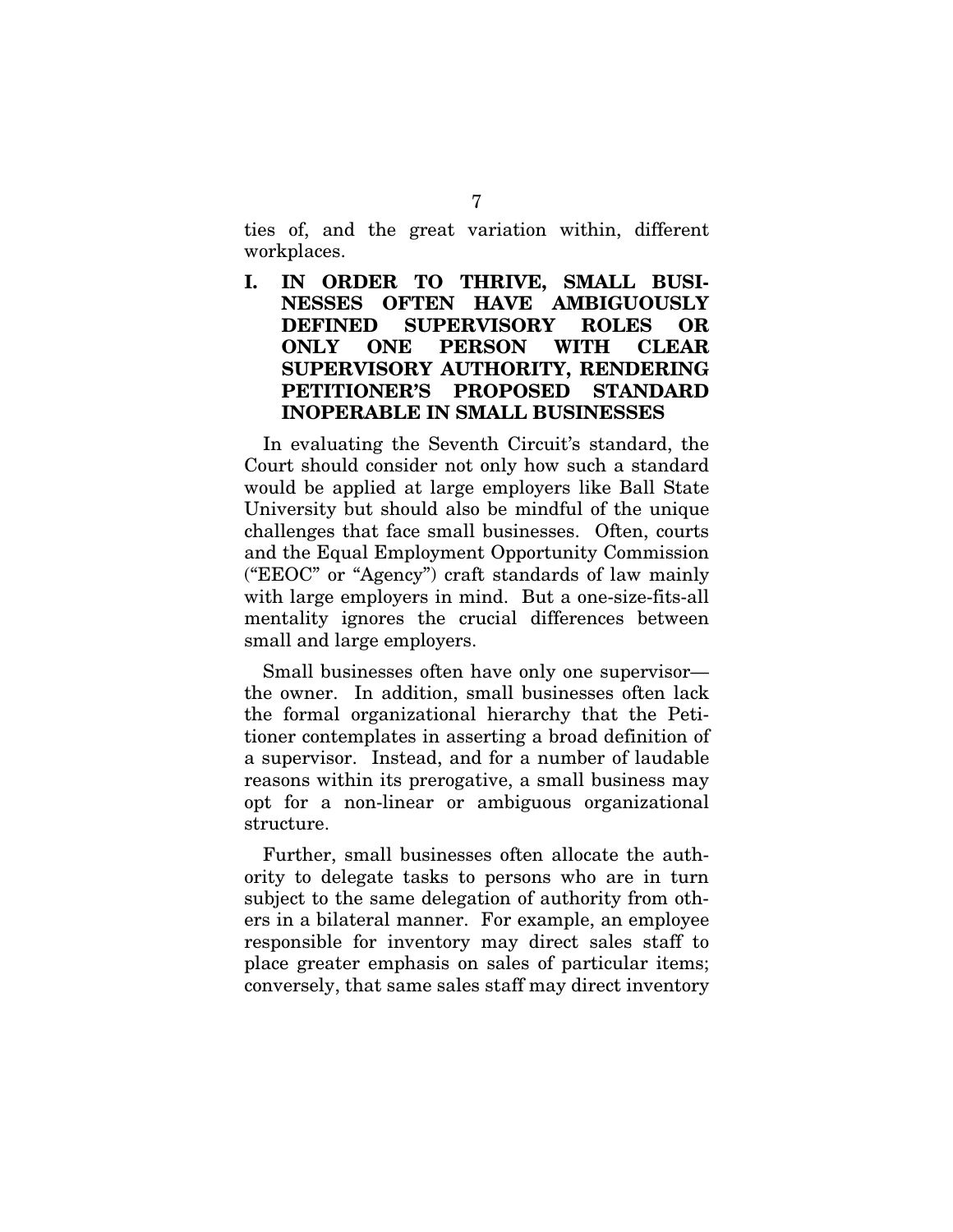personnel to deliver certain items or to purchase others. A small business may determine that a flat, collaborative organizational structure suits its needs better than a hierarchal structure. In such circumstances, Petitioner's proposed standard would render everyone at that organization a "supervisor" merely because they direct the work of others.

In another example, a restaurant may charge both a waitress and a bartender with responsibilities. To fulfill their duties, the waitress and bartender must direct one another on certain tasks. But their duties lead to a collaborative shift. In this example, as in the prior example, *amici* note that each of these collaborative employees must accept assignments from each other but are also in turn responsive to another, higher-level supervisor.

A standard that nominates everyone who has the power to assign tasks as a supervisor would prove inefficacious when applied to small businesses with these characteristics. In such small-business settings, the standard that Petitioner urges would overdiagnose staff as supervisors, when in fact the relationship would clearly be better described as co-workers. The Seventh Circuit's standard eliminates this problem.

According to an NFIB study, 62% of small businesses have employees who have occasional supervisory responsibilities but primarily perform other functions. NFIB National Small Business Poll, *Business Structure*, Vol. 4, Issue 7 (2004). Furthermore, in 65% of small businesses, the organization's owner is the only person whose primary job is to direct, manage, or supervise other employees' work. Id. And only 12% of small business employers have at least one employee whose exclusive task is person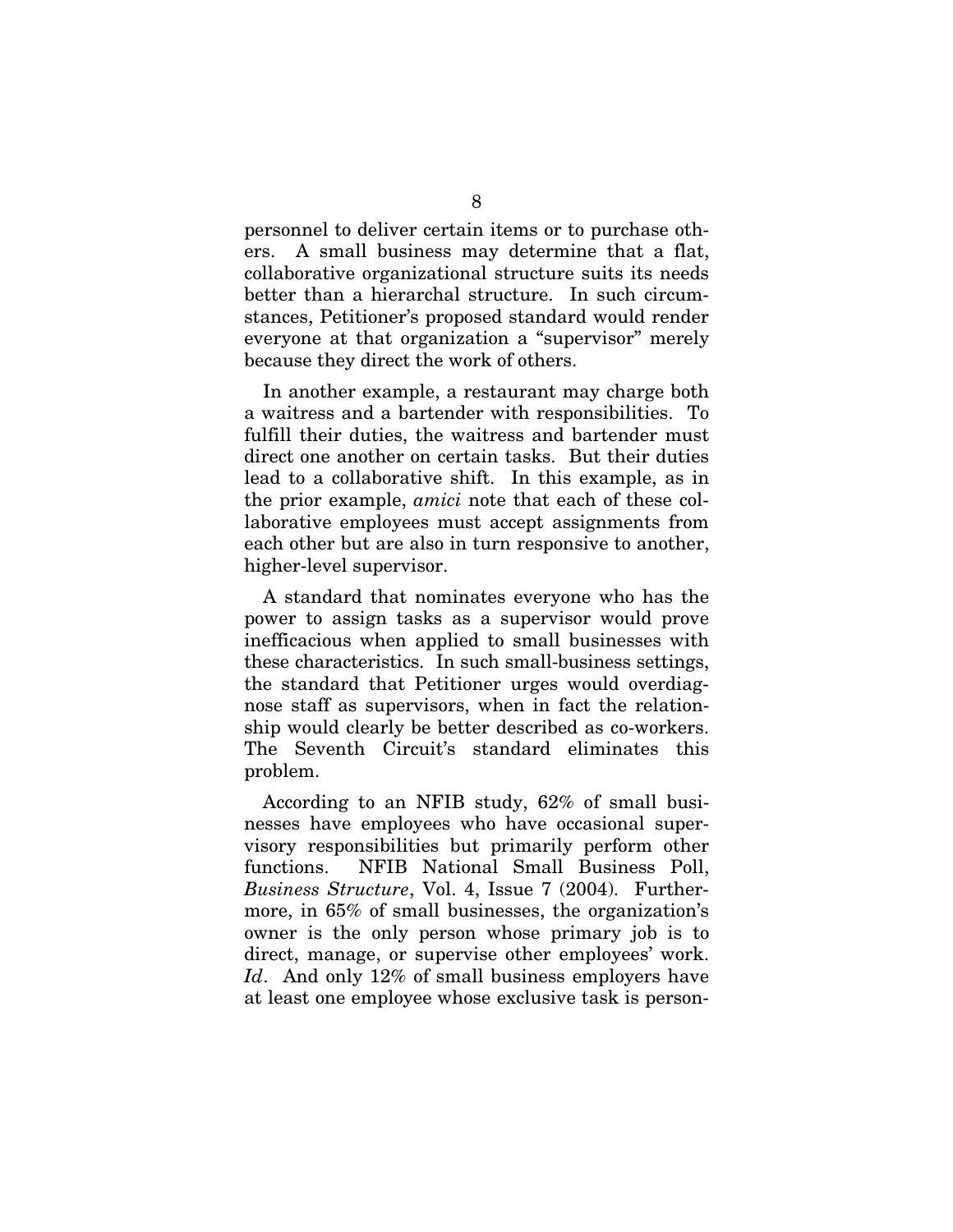nel or human resources. *Id*. These figures reveal how different small businesses are from the large hierarchical organizations that Petitioner's standard envisions.

This type of problem arose in *Huston v. Proctor & Gamble Paper Prods. Corp.*, 568 F.3d 100 (3rd Cir. 2009). In *Huston*, Ms. Huston argued that although her alleged harassers were co-workers, Proctor & Gamble should have known about the hostile environment because two supervising technicians, Pete Romanchick and Jack Traver, were low-level managers and thus held supervisory positions. *Id*. at 104. Ms. Huston argued that because Messrs. Romanchick and Traver had the authority to report any employee that had violated company policies, they qualified as supervisors. *Id*. at 105.

After analyzing agency theory, the Third Circuit held that "the mere supervisory authority over the performance of work assignments of other co-workers is not, by itself, sufficient to establish an employee's status as a manager." *Id*. at 108. And although the employees oversaw work production, the company did not employ them to discover or act upon harassment. *Id*. at 108-09.

Moreover, in *Faragher*, the Court noted that one of the reasons supervisors should be held to a higher standard is because they have greater power to alter the environment than co-employees. 524 U.S. at 805. For this reason, "supervisor" should be limited to those with such "greater power," the power to hire, fire, promote, demote, transfer, and discipline.

In the examples provided above, where the organizational structure is flat or ambiguously defined or where employers bilaterally allocate the power to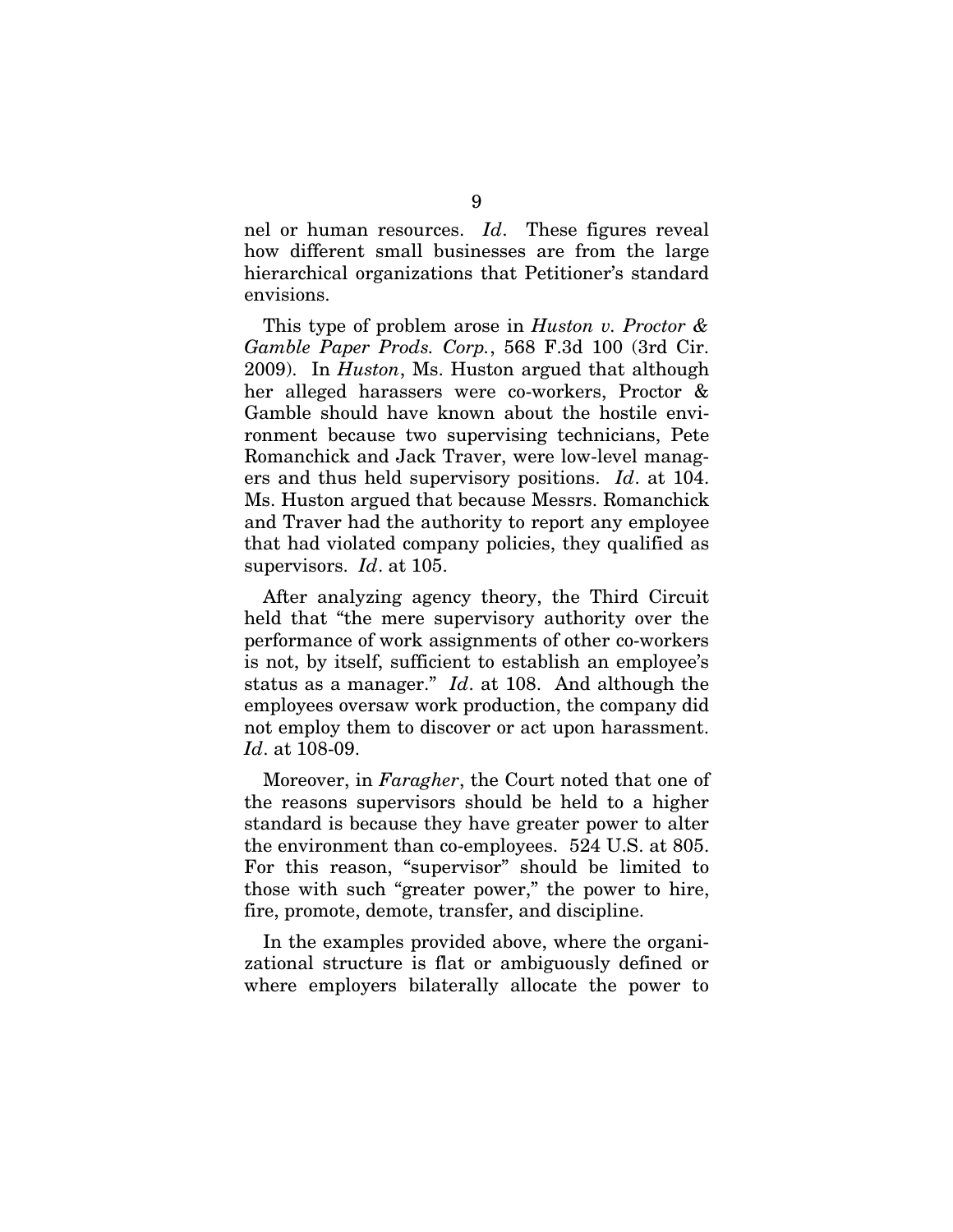assign tasks, the Petitioner's proposed standard would be overapplied. It would not just be limited to those who have a true ability to alter the working environment of another. Instead, virtually any employee in a small organization could be deemed an alter ego of the employer and impute liability to the employer.

**II. PETITIONER'S PROPOSED STANDARD IS UNREALISTIC FOR EMPLOYERS IN RETAIL BUSINESSES BECAUSE MULTIPLE STORE EMPLOYEES MAY ASSIGN TASKS BUT OTHERWISE LACK THE AUTHORITY TO MANAGE THEIR CO-WORKERS, AND THEREFORE ARE NOT THE ALTER EGO OF THE EMPLOYER** 

Retail organizational structures vary from company to company and from store to store. Nonetheless, because of the large number of people that are needed to serve customers in most large retail stores, and the lengthy store hours involving two or more shifts per day, retailers have complex and layered hierarchies within store settings. Also, at times, a low-level manager, or even a non-manager, will be the highest level employee in the store, serving as the "manager on duty" with authority to assign tasks but without other attributes of a supervisor, such as the authority to hire, fire, promote, demote, transfer, or discipline. These companies would not consider a functional lead or an entry-level department manager, for example, to be the alter ego of the employer for *respondeat superior* purposes.

Courts have consistently distinguished employees who are supervisors "merely as a function of nomenclature from those who are entrusted with actual supervisory powers." *Parkins v. Civil Contrs. of Ill.*,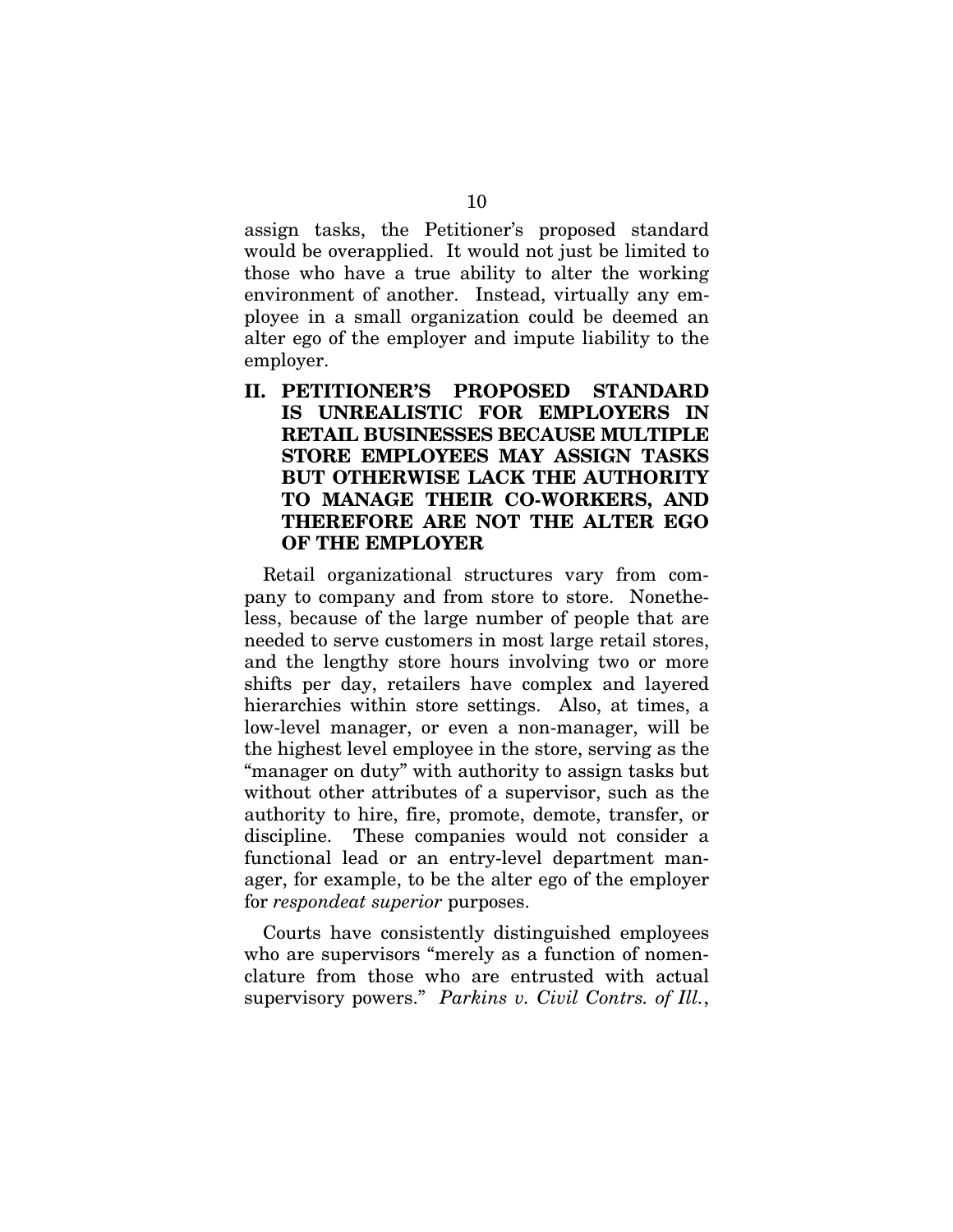163 F.3d 1027, 1033 (7th Cir. 1998). In doing so, courts have recognized the impropriety of holding companies liable for the actions of low-level "supervisors" that have no agency power in large companies. *Saxton v. Am. Tel. & Tel. Co.*, 10 F.3d 526, 536 (7th Cir. 1993).

Retail stores often have multiple departments, each of which may have its own organizational structure. For example, a general merchandising store may have a departmental unit for clothing, another unit for kitchen products, a pharmacy unit, and likewise in all of its many departments. That employer may also have additional operational groups, such as cashiers, loaders, shelf stockers, and a customer service team.

In each of these units, a retailer may assign a lead for each shift, such as a lead cashier, who performs the same work as his peers but is additionally tasked with assigning his peers to various stations. Alternatively, or additionally, there may be an entry-level supervisor for these units who performs the same tasks as his peers but receives slightly more compensation than the rest of the employees in the unit and who has minimal, if any, additional training in comparison to the rest of his departmental unit. These leads or entry-level supervisors lack any authority to hire, fire, promote, demote, transfer, discipline, or even schedule shifts for other employees.

For example, some retailers have team leaders, plus at least one additional hourly employee who serves as manager on duty for a shift when the team leaders are not in the store. However, only one manager per store, the Store Team Leader, has the power to hire, fire, promote, demote, transfer, or discipline. Expanding the supervisor definition to cover all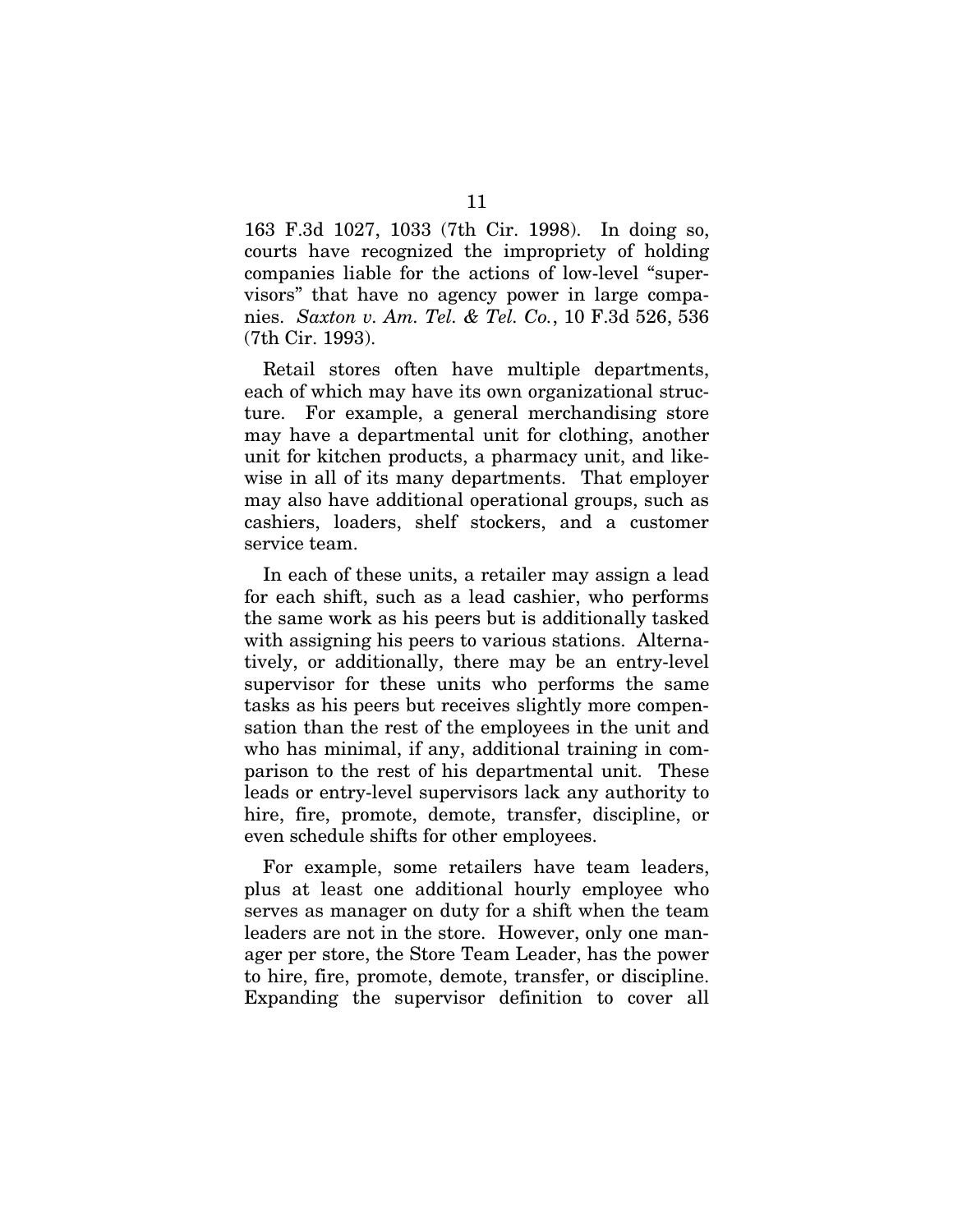persons with any oversight responsibility would allow the courts to impute liability to the employer through each and every one of these employees, including functional leads and entry-level supervisors.

Further, this overbroad application would offend the agency analysis offered in *Faragher.* In applying agency theory, the Court noted that it was the supervisor's special authority that enhanced the supervisor's ability to harass. *Faragher*, 524 U.S. at 800. But this is not necessarily true for mere leads or entry-level supervisors. One feature that these functional leads or entry-level employees lack is the ability to "implicitly threaten to misuse their supervisory powers to deter any resistance or complaint." *Id.* at 801.

The fact that an employer "authorized one employee to oversee aspects of another employee's job performance" does not by itself establish a Title VII supervisory relationship. *Hall v. Bodine Elec. Co.*, 276 F.3d 345, 355 (7th Cir. 2002). In *Hall*, Louvenia Hall worked in Bodine Electric's gearing/hobbing department. *Id*. at 350. Ms. Hall argued that her harasser, Samuel Lopez, qualified as a Title VII supervisor because he possessed the authority to direct her work operations (i.e., which machines she operated), provided input into her performance evaluations, and trained her and other less experienced employees. *Id*. at 355.

The court held that an employer could only be vicariously liable for the acts of those who can be considered the employer's proxy—an individual holding a sufficiently high position in the management hierarchy of the company. *Id*. The type of marginal discretion Mr. Lopez had over Ms. Hall's work operations was not sufficient to impute Title VII vicarious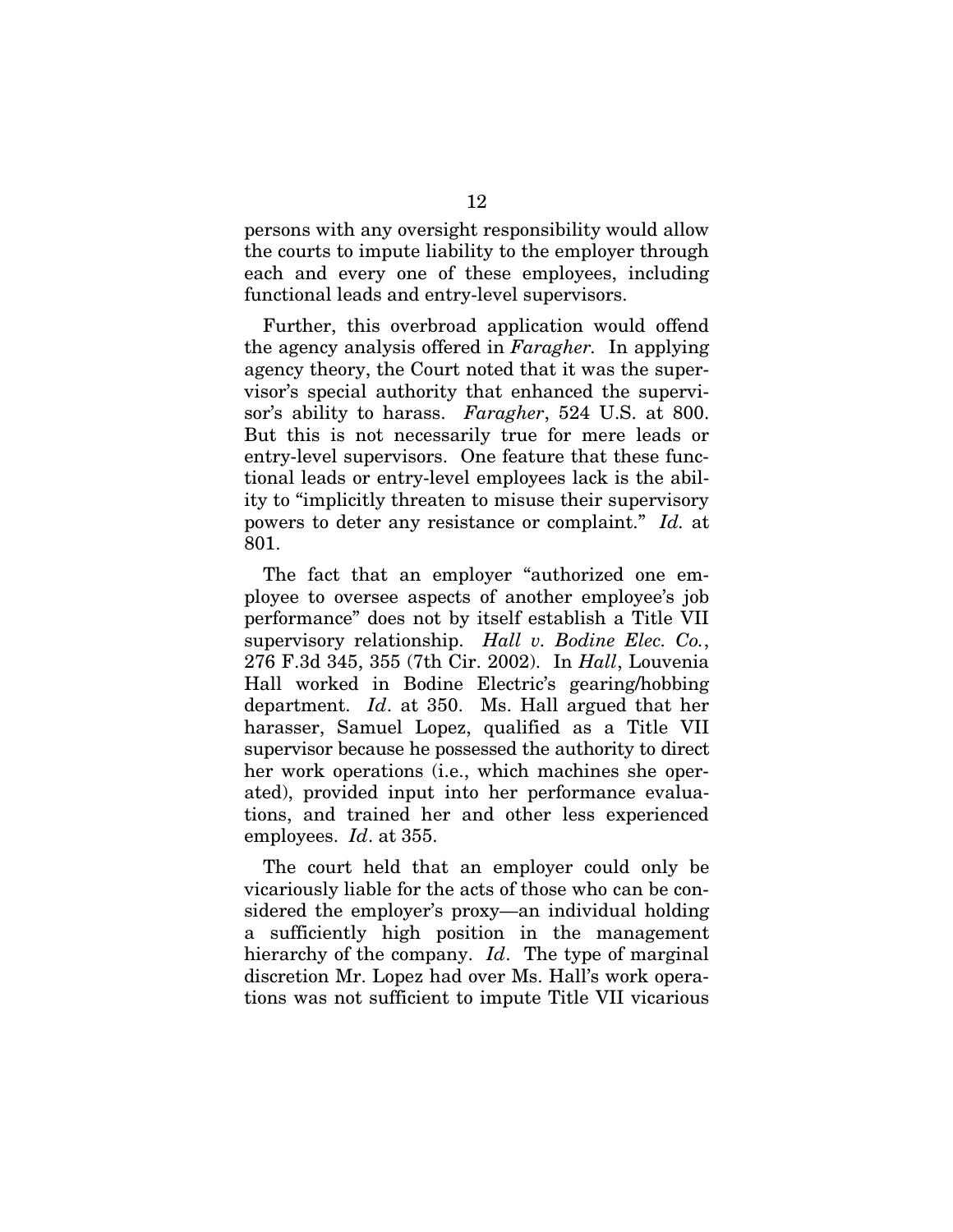liability to Bodine Electric. *Id*. This is a reasonable and appropriate interpretation of how businesses with a hierarchal chain of command might work.

The EEOC Enforcement Guidance also attempts to clarify the supervisor definition. But the EEOC guidelines interpret this Court's views in *Ellerth* and *Faragher;* they do not interpret Title VII. Significantly, the EEOC Guidance concedes that "someone who directs only a limited number of tasks or assignments would not qualify as a 'supervisor." U.S. EEOC, Enforcement Guidance: Vicarious Emp'r Liab. for Unlawful Harassment by Supervisors, pt. III.A.2. (1999) (1999 WL 3305874).

Thus, it seems that the Commission would not view the entry-level supervisor or a functional lead as a "supervisor" for purposes of this analysis. The EEOC appears to appreciate that the quality of a functional lead's or an entry-level supervisor's authority is not complete, but rather limited to the power to assign certain tasks within a narrow range. This limited authority should not impute liability to the employer.

### **III. THE COURT SHOULD INTERPRET "SUPER-VISOR LIABILITY" IN A MANNER THAT CREATES A CLEAR STANDARD THAT GIVES FAIR NOTICE TO EMPLOYERS AND EMPLOYEES AND THAT CAN BE OBJECTIVELY APPLIED BY COURTS AS A MATTER OF LAW**

This Court held that an employer is subject to vicarious liability for a "hostile environment created by a supervisor with *immediate* (or successively higher) authority over the employee." *Faragher*, 524 U.S. at 807 (emphasis added). While the Petitioner attempts to convince the Court that "immediate"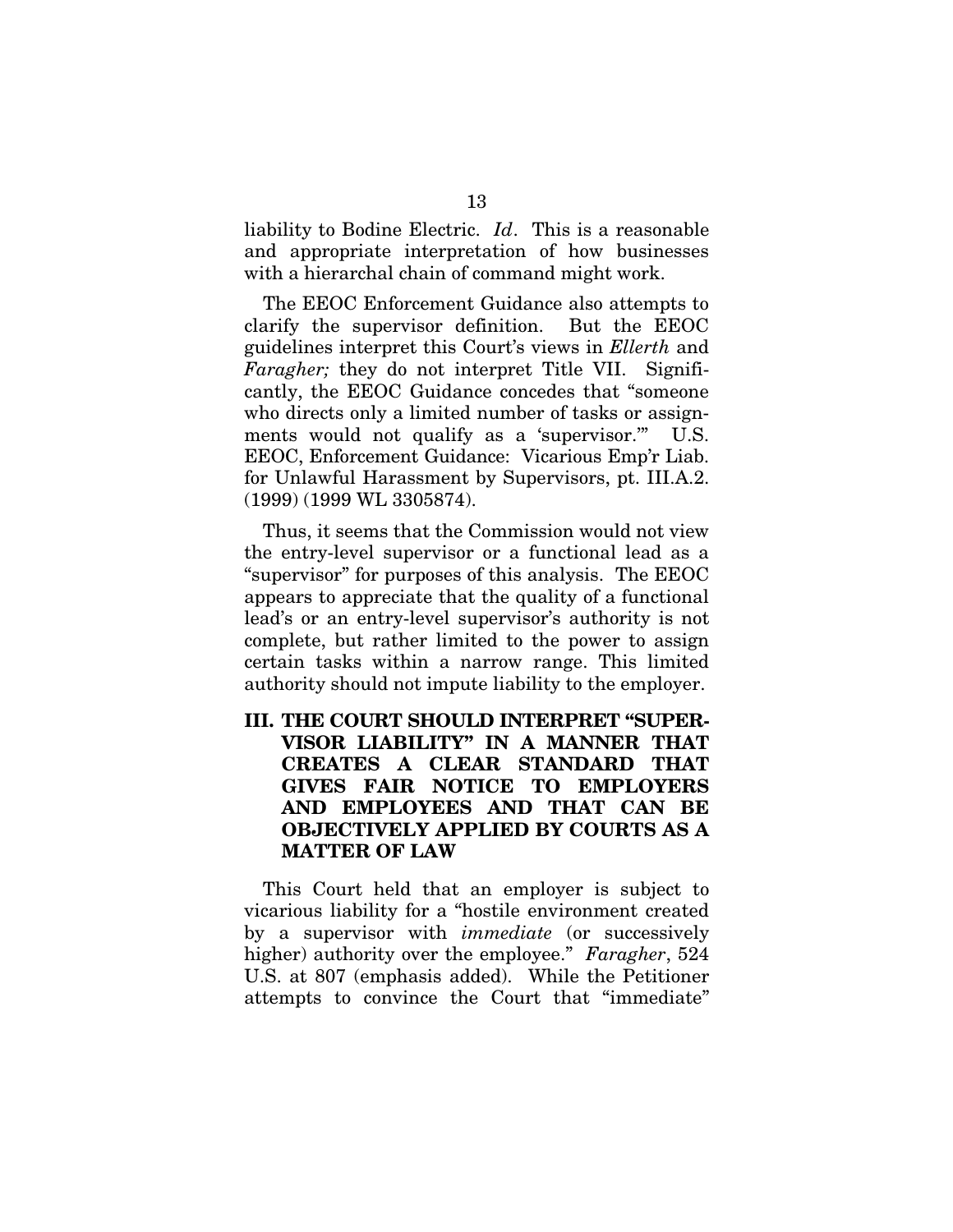authority means directing day-to-day activity, she is overlooking a more common interpretation of the word "immediate."

"Immediate" is more properly defined as "acting or being without the intervention of another object, cause, or agency; direct." Merriam-Webster's Collegiate Dictionary (11th ed. 2003). Thus, merely directing day-to-day activities would not rise to the level of "immediate" authority because a higher-level supervisor would have to intervene in more material employment decisions. By definition, however, one with immediate authority could make employment decisions without the intervention of another. This more common and plain reading of "immediate" authority comports with the Seventh Circuit's standard.

This interpretation of "immediate" also corresponds with this Court's own view of an immediate supervisor when, in *Faragher*, the Court found critical that the harasser exercised "unchecked" authority. 524 U.S. at 807. Unchecked authority appears to be synonymous with the common understanding of "immediate" authority. While the Seventh Circuit did not specifically focus on "unchecked authority," it is clear that the court considered the concept and found Ms. Davis wanting precisely in that regard.

By contrast, adopting the Second, Fourth, and Ninth Circuit's view of supervisor liability based on the authority to direct and oversee a claimant's daily work will create a large cohort of employees that would bind the employer to unintended vicarious liability. Employers typically do not hire functional leads and entry-level supervisors with the intent that these persons enforce the employers' anti-harassment policies. Also, employers typically do not confer any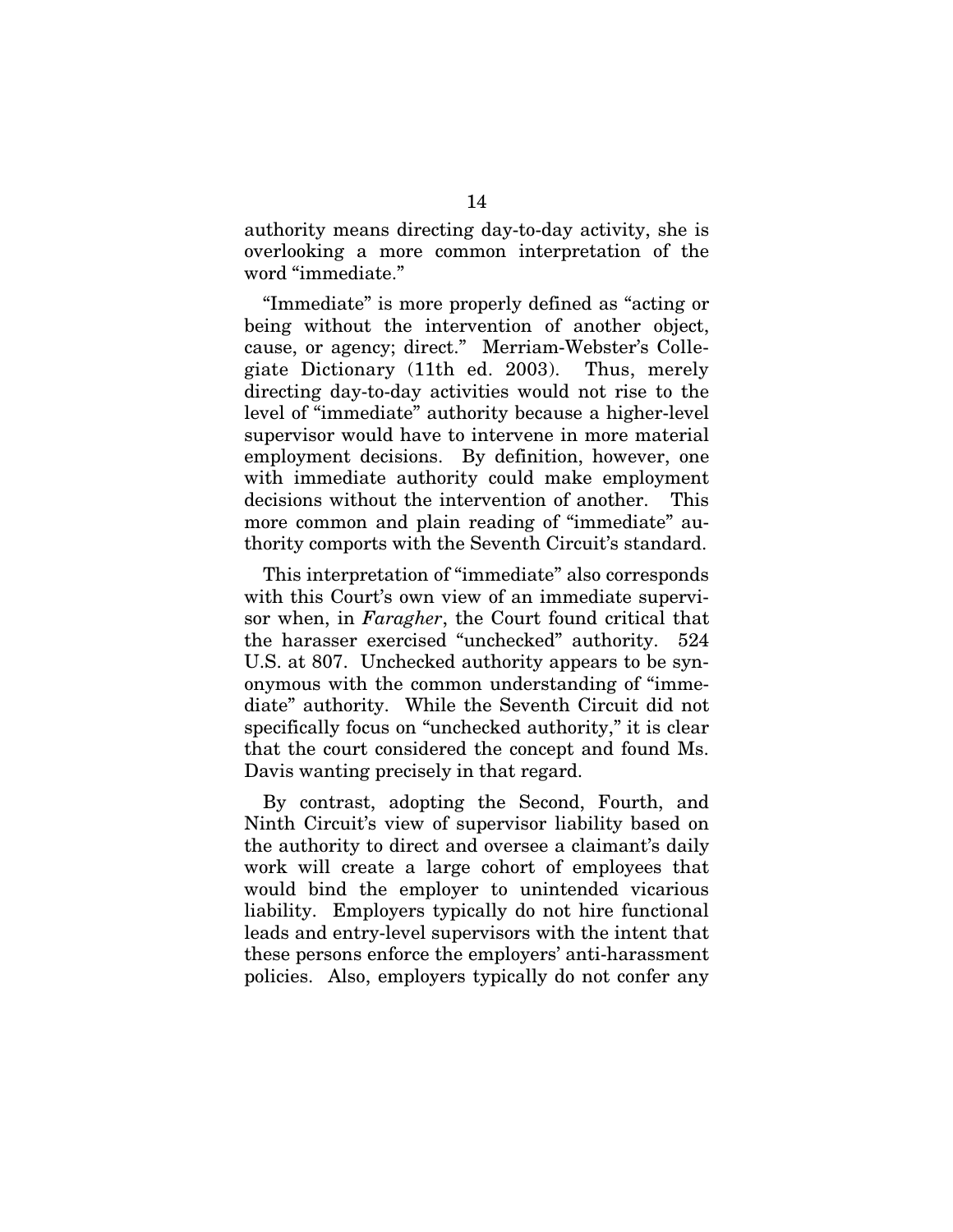other types of powers to leads or entry-level supervisors that could result in liability of this sort.

The Petitioner's broad definition of "supervisor" involves an examination of subjective and disputable facts for each claim, potentially depriving claimants and courts of more efficient resolution.

### **A.** *Amici* **Support the Seventh Circuit's Approach, but in the Event the Court Rejects that Approach,** *Amici* **Offer an Alternative Standard**

The Court held the employer liable for an employee's harassing conduct in *Faragher* based upon specific facts which should guide trial courts when those facts appear in future cases*.* Specifically, in order to reach its holding, the Court relied upon the facts that the co-workers in question: (1) were granted virtually "unchecked authority" over their subordinates; and (2) were found to directly control and supervise "all aspects" of Faragher's day-to-day activities. *Faragher*, 524 U.S. at 808.

The Court should build on *Faragher's* facts as determinants in resolving future issues of *respondeat superior* in harassment cases. If the Court is unable to adopt the Seventh Circuit's standard, *amici* set forth the following alternative.

NFIB and RLC believe the following features, when taken in totality, rather than applied as a formula, provide employers, employees, and the courts with a better understanding of whether an employee had the capacity to bind an employer. Additionally, all of the determinant features described below have the virtue of being concrete, immutable, and objective. Thus, in the collective, they provide trial courts with a sound test to apply when determining whether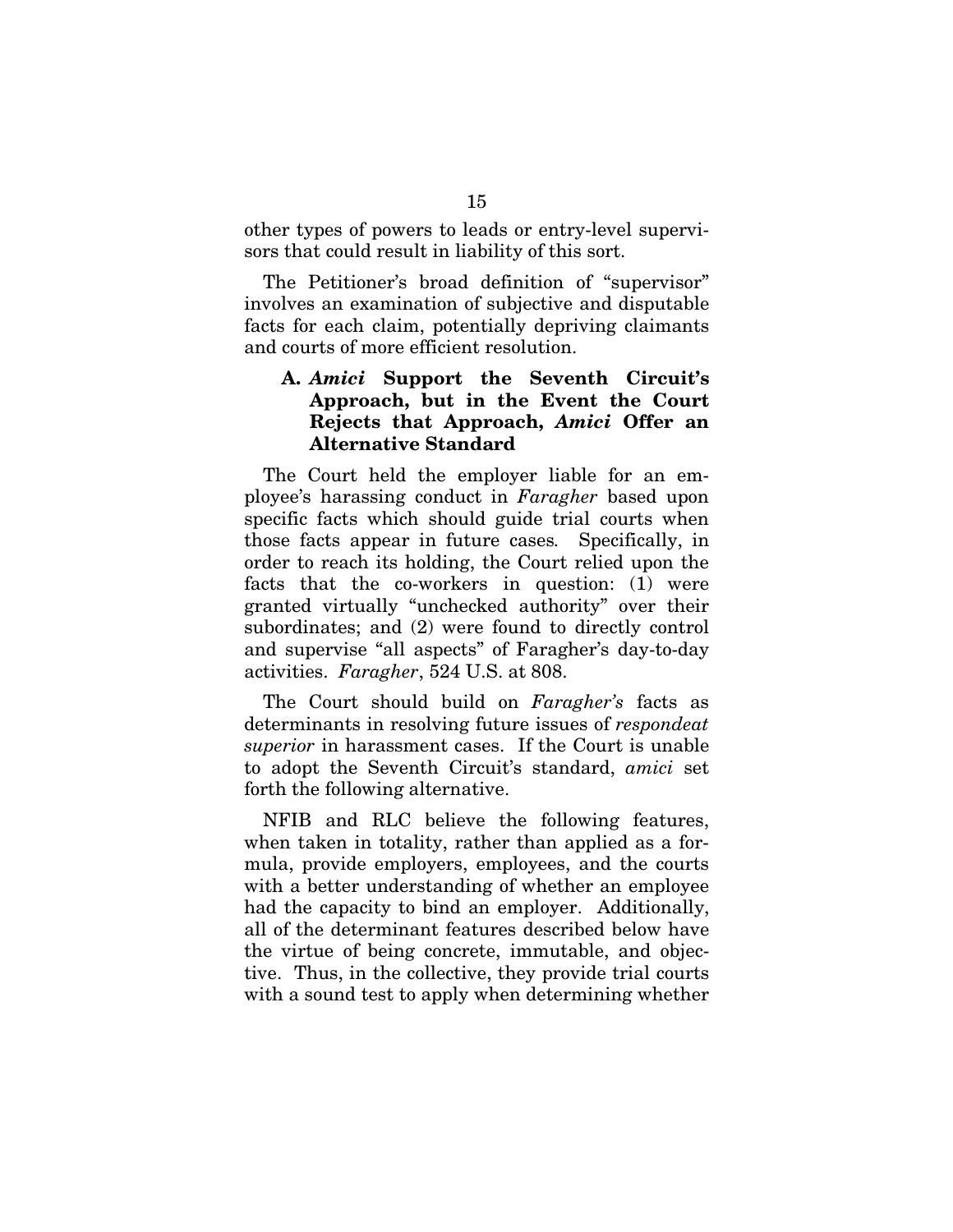or not an alleged harasser qualifies as a supervisor that imputes liability to a company.

First, courts should consider whether the individual alleged harasser has unchecked authority over the claimant. This quality, that a co-worker's authority is "unchecked" or "immediate" in the sense that he or she does not need to consult with a higher authority before acting, indicates that a co-worker has true supervisory status. If a co-worker's supposed authority must be approved by another, then that co-worker appears more like those he or she oversees than like management.

Second, courts should evaluate whether the alleged harasser's authority is limited or extended to all or almost all of the claimant's activities. A co-worker who has authority, for example, to assign an employee to various stations or to one of a limited selection of tasks known to be within the range of an employee's job description, cannot be said to have authority over all or almost all of that employee's daily activities. The more restricted the list of tasks that lie within an employee's authority to assign, the more limited his or her authority appears, and thus, the co-worker does not exert true supervisory power.

Third, a supervisor should be shown to have constant versus temporary or intermittent authority over the claimant when evaluating whether the supervisor's conduct should be attributed to the employer. An employee who has authority at the beginning of a shift to assign tasks but then does not have further authority appears more like a co-worker than a true supervisor. Likewise, when the job of serving as a team lead is rotated on a periodic basis, the functional lead appears more like his co-workers than like management.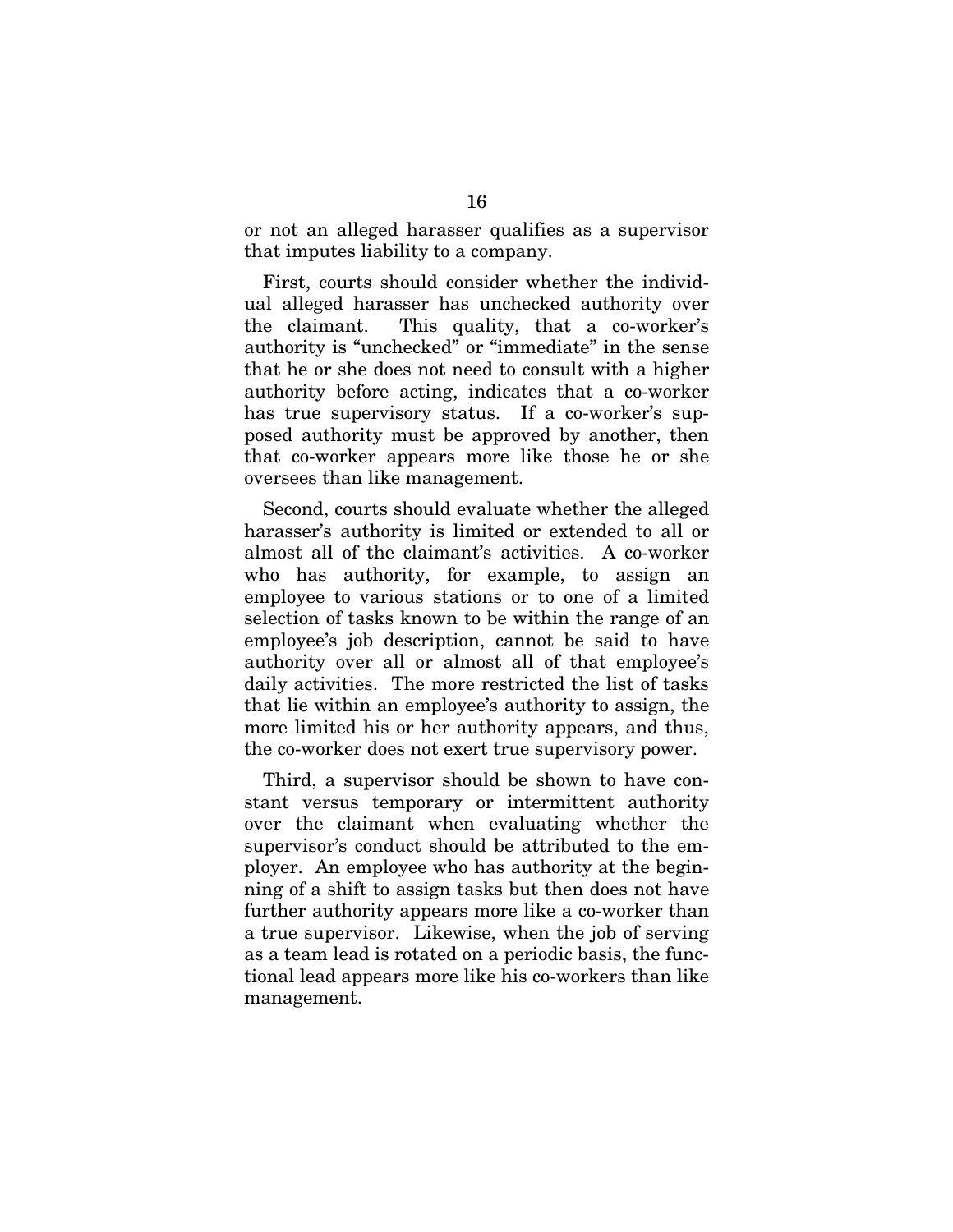Fourth, a team lead is, by definition, a co-worker that is additionally tasked with administrative responsibilities. A team lead is characterized by the fact that his primary duties are the same as those to whom he assigns tasks, but he additionally has the administrative duty of assigning tasks to others. Thus, a team lead who fits this description should be eliminated from any *respondeat superior* analysis, *per se*.

Fifth, like team leads, entry-level supervisors should, *per se*, be eliminated from this analysis to the extent that the entry-level supervisor and the persons whom he supervises are collectively supervised by another manager. In those cases, the entry-level supervisor's conduct should not be construed as binding an employer.

Sixth, courts should disregard the *Faragher* Court's analysis of physical isolation but should nevertheless consider the reasoning the Court applied in that analysis. Courts should evaluate whether the claimant is hierarchally isolated rather than physically isolated. In *Faragher,* the Court held that the fact that an employee was physically isolated and had little resort to complain of harassing conduct to someone else in the organization was a determinant fact in the Court's holding. 524 U.S. at 808. By the same reasoning, if a claimant is directly supervised by both an entry-level supervisor and another manager who oversees both the claimant and the entrylevel supervisor, then a court can fairly conclude that the claimant had direct access to other channels of resolution.

This Court issued its decision in *Faragher* in 1998, visiting upon facts that allegedly occurred between 1985 and 1990. NFIB and RLC note that *Faragher*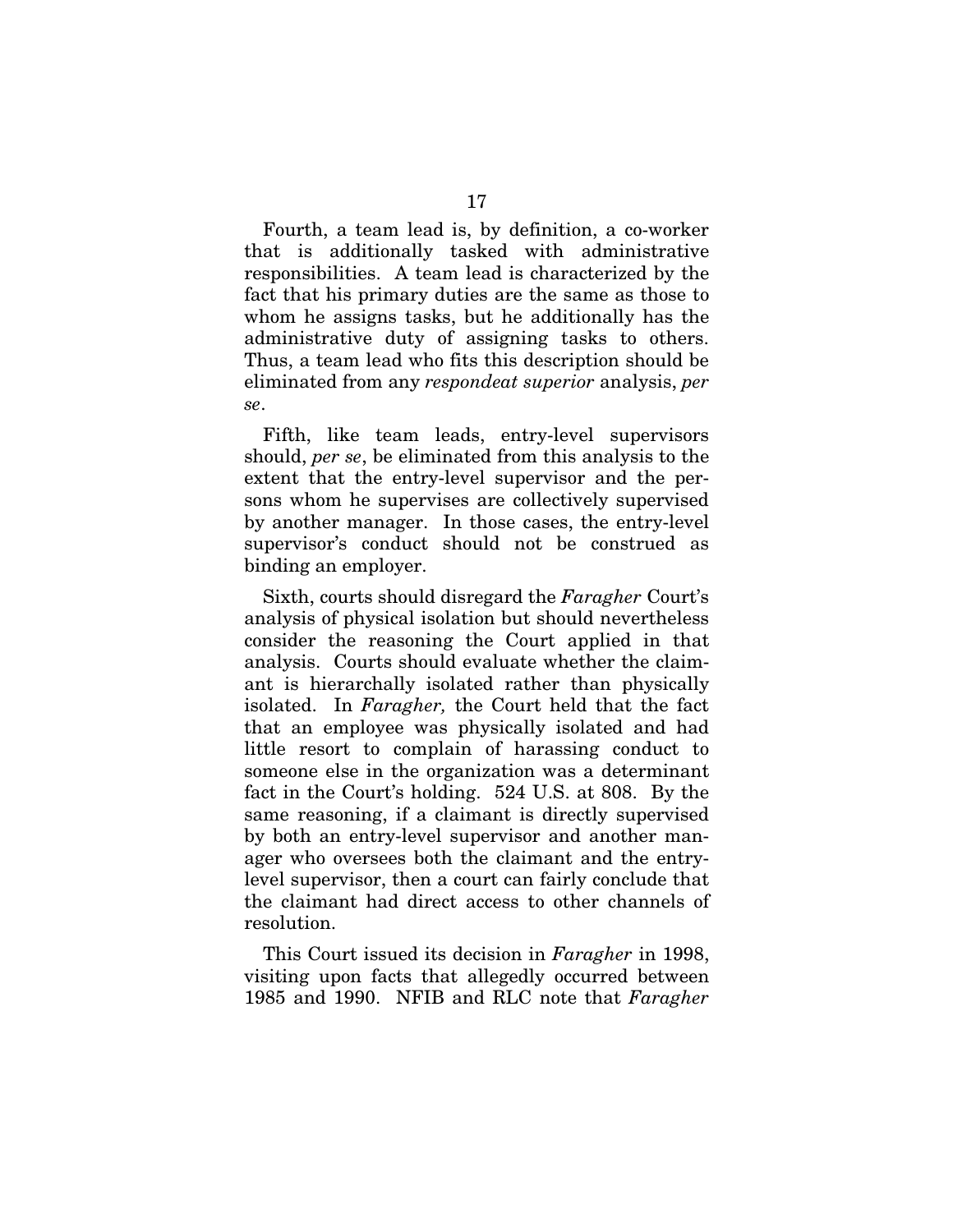was decided before the use of mobile phones and Internet in the workplace. Accordingly, the mere fact of physical isolation ought not to present the same sense of futility to subordinate employees as it did twenty years ago. Thus, while the fact of physical isolation should be discounted as a factor in determining *respondeat superior* liability, the reasoning behind it should be applied to an employee's access to other channels of redress when dealing with functional leads and entry-level supervisors.

In the absence of these six elements, a court should not attribute the harassing conduct to the company. The virtue to this approach is that, like the Seventh Circuit's standard, it encompasses a person with the power to hire, fire, promote, demote, transfer, and discipline and recognizes that some managers may possess enough power to create a hostile environment in which the claimant feels like she cannot control the situation. Unlike the Petitioner's method, however, the alternative approach suggested by *amici* provides employers, employees, and trial courts with defined factors that courts can objectively evaluate and that are likely to remain immutable facts through the parties' discovery efforts. By the term "immutable facts," *amici* are referring to facts that are not easily altered by witnesses' changing testimonies.

#### **B.** *Amici* **Seek a Standard That Conforms With, Rather Than Expands Upon or Violates, the Principles Set Forth In**  *Faragher* **and** *Ellerth*

The Seventh Circuit's standard supported by *amici* can be, and has been, applied by employers, by the Commission, and by courts prior to trial, thereby reducing litigation costs and resources for all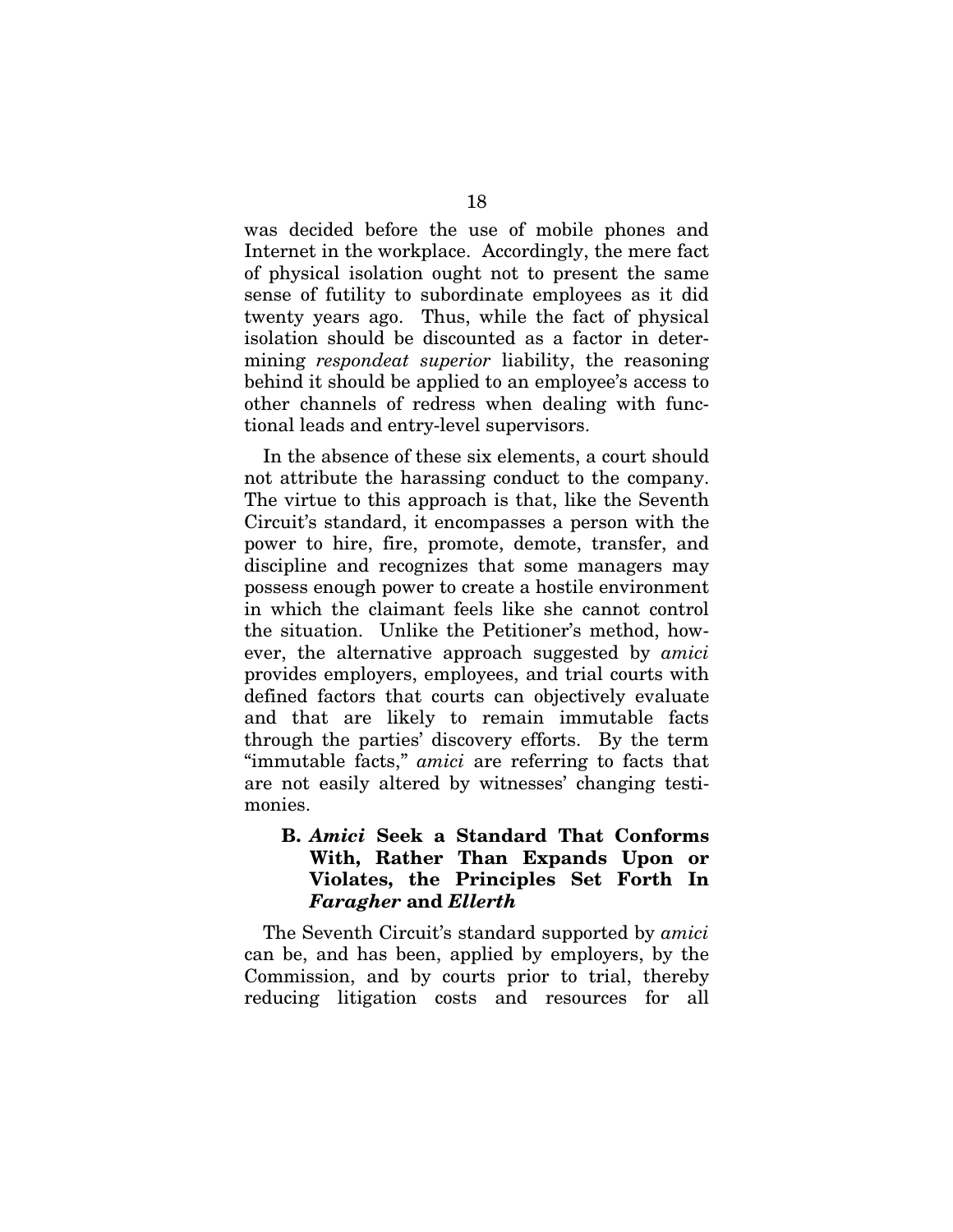involved, including the courts. In addition, the standard conforms to the principles set forth by this Court in *Ellerth* and *Faragher*. By contrast, Petitioner offers an ambiguous and overbroad standard that contradicts this Court's holdings.

Petitioner justifies her approach by pointing to the rise in harassment claims filed with the EEOC, presumably since the advent of *Ellerth* and *Faragher.*  The number of charges has increased; between 2006 and 2011, claims rose from 56,155 to 71,914. U.S. EEOC, *Title VII of the Civil Rights Act of 1964 Charges FY 1997 – FY 2011* (2012). Although claims volume has increased, so have the Agency's findings that there was no reasonable cause to believe that discrimination occurred. *Id*.

In 2005, the Agency found 48.4% of the claims had no reasonable cause; this number steadily increased, and by 2011, the Agency found that 76.9% of the claims had no reasonable cause. *Id*. Further, the EEOC filed less than half as many new lawsuits in Fiscal Year 2012 as the prior year, an indication that the EEOC has focused on pursuing meritorious claims over quantity. Abigail Rubenstein, *EEOC Lawsuit Filings Dip as Agency Focuses on Case Quality*, Law 360, Oct. 5, 2012.

A clear liability standard may not increase the inventory of harassment claims, the majority of which lack reasonable cause according to the EEOC; but a well-articulated standard will help employers' compliance with no-harassment policies, will aid agency investigations, and will assist courts with separating meritorious claims from frivolous claims.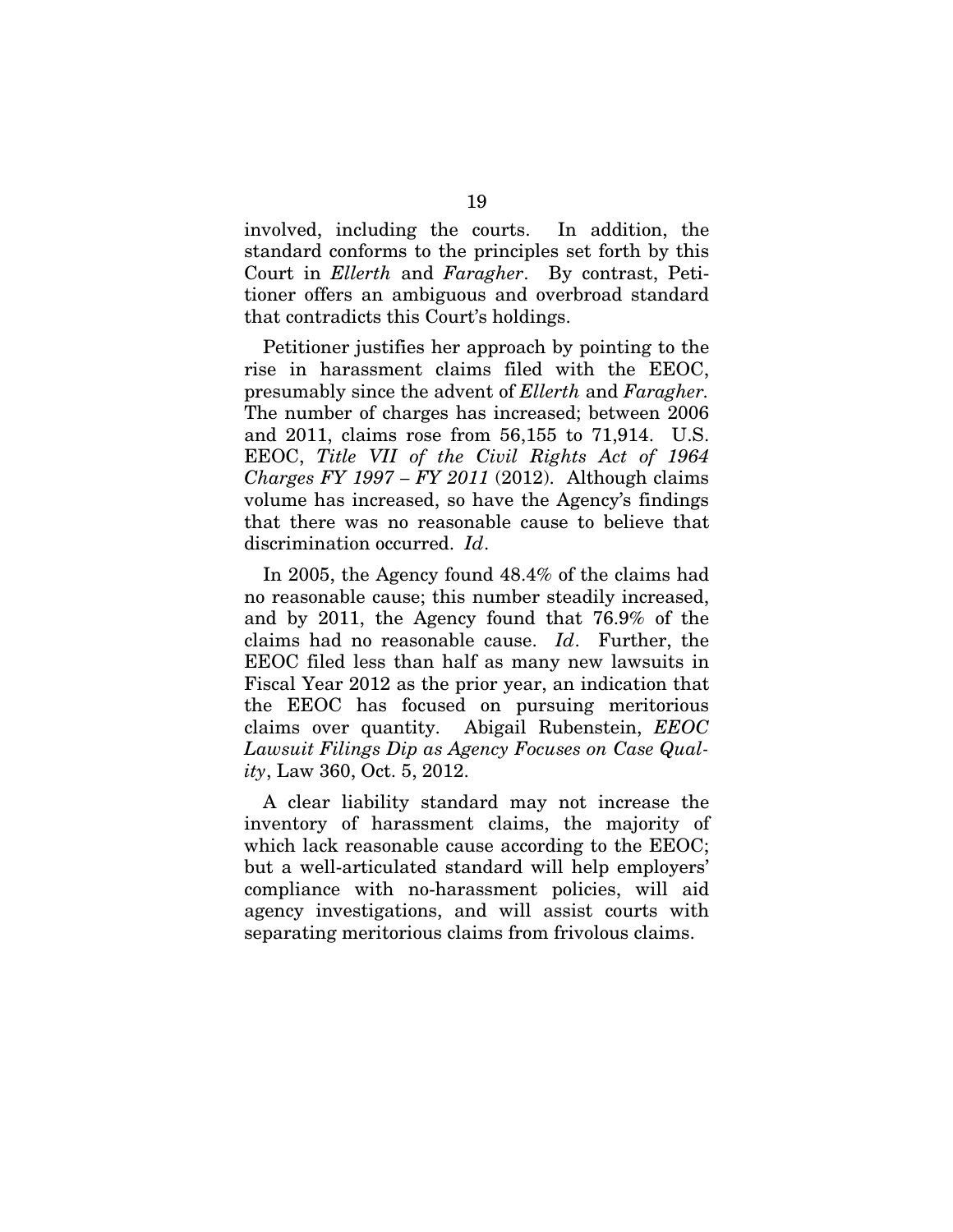### **C. The Court Should Affirm Based on the Seventh Circuit's Well-Reasoned Standard; In the Alternative, the Court Should Affirm Based on** *Amici's* **Alternative Standard**

The Court should affirm the instant case on its facts instead of remanding for further fact-finding. If this case cannot be resolved at the summary judgment stage, then almost no case could. Given the costs of litigation, failure to adopt a standard susceptible to resolution at the summary judgment stage will force employers, particularly small businesses, to settle cases regardless of the merits of the claim.

The facts show that Ms. Davis was not Ms. Vance's supervisor. Ball State did not consider Ms. Davis to be a supervisor; the University listed her as a "Catering Specialist" in its Staff List for Dining Personnel. Respondent's Brief in Opposition to Certiorari, at 5a, *Vance v. Ball State Univ.,* No. 11-556 (Jan. 17, 2012). Ms. Vance even conceded that she did not actually know whether Ms. Davis was one of her supervisors. *Vance v. Ball State Univ.*, No. 1:06 cv-1452, 2008 WL 4247836 at \*12 (S.D. Ind. Sept. 10, 2008). Ms. Vance acknowledged that "[o]ne day [Ms. Davis is] to tell people what to do, and one day she's not. It's inconsistent." *Id*. However, in a lengthy deposition, Ms. Vance was unable to name one instance where Ms. Davis actually directed her to do any work. *Vance v. Ball State Univ.*, No. 1:06-cv-01452 Docket Docs. 58-2 to 58-7 (S.D. Ind. Nov. 1, 2007). Even under the expansive EEOC Guidelines, in which only the lowest level employees are considered co-workers, Ms. Davis would not qualify as a supervisor.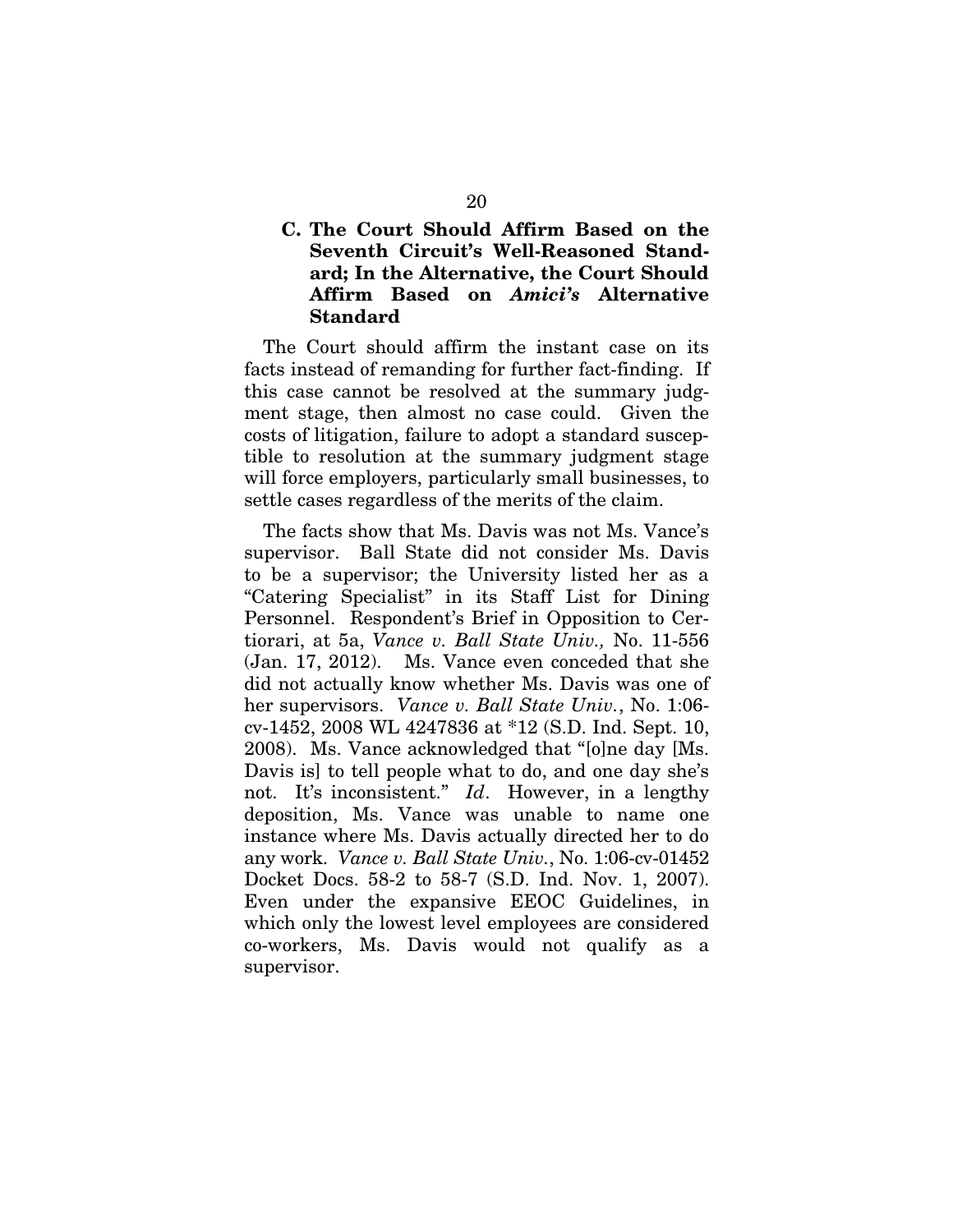Even if the Court rejects the Seventh Circuit's standard, the alternative six-factor standard proposed by *amici* eliminates the possibility of imputing supervisor liability to Ball State based on Ms. Davis. Ms. Davis did not have "unchecked authority" over Ms. Vance; Mr. Kimes, all parties agree, served as an authority in most aspects of Petitioner's day. *Vance*, 2008 WL 4247836 at \*3. Ms. Davis did not control "all aspects" or even almost all aspects of Ms. Vance's day-to-day activities; she appears to have only told some temporary workers what tasks to perform. *Id*. at \*28.

Ms. Davis had, at the most, only intermittent authority. In fact, Ms. Vance contended that Ms. Davis was management merely because she did not clock in. *Id*. at \*27. Ms. Davis does not qualify as an entry-level manager and at best could be described as a functional lead whose primary tasks appear similar to Petitioner's. *Id*. Finally, Ms. Davis and Petitioner were both supervised by someone else. *Id*. at \*3.

The Court should not leave a case this clear-cut to the lower courts to decipher. The Court should affirm the Seventh Circuit's standard and apply that standard, or the alternative standard proposed herein, to the facts in this case without the need for future review by the trial court.